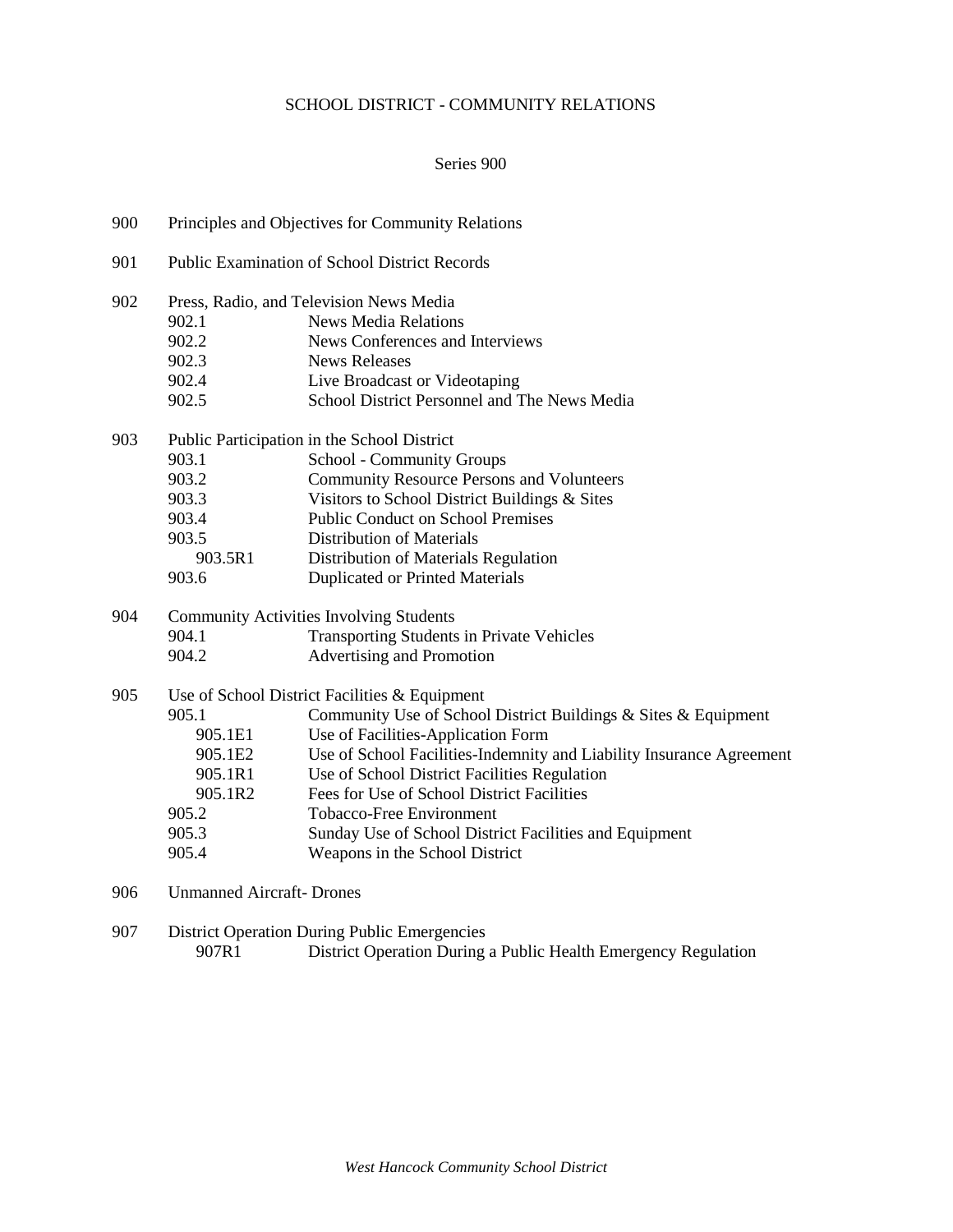## PRINCIPLES AND OBJECTIVES FOR COMMUNITY RELATIONS

Successful education programs require the support of the school district community. The board addresses the importance of the role of the school district community in the school district in this series of the policy manual. The board recognizes this support is dependent on the school district community's understanding of participation in the efforts, goals, problems and programs of the school district.

In this section, the board sets out its policies defining its relationship with the school district community. In striving to obtain the support of the school district community, the board will:

- Provide access to school district records;
- Inform the school district community of the school district's goals, objectives, achievements, and needs;
- Invite the input of the school district community; and,
- Encourage cooperation between the school district and the school district community.

Approved June 12, 1995 Reviewed May 17, 2021 Revised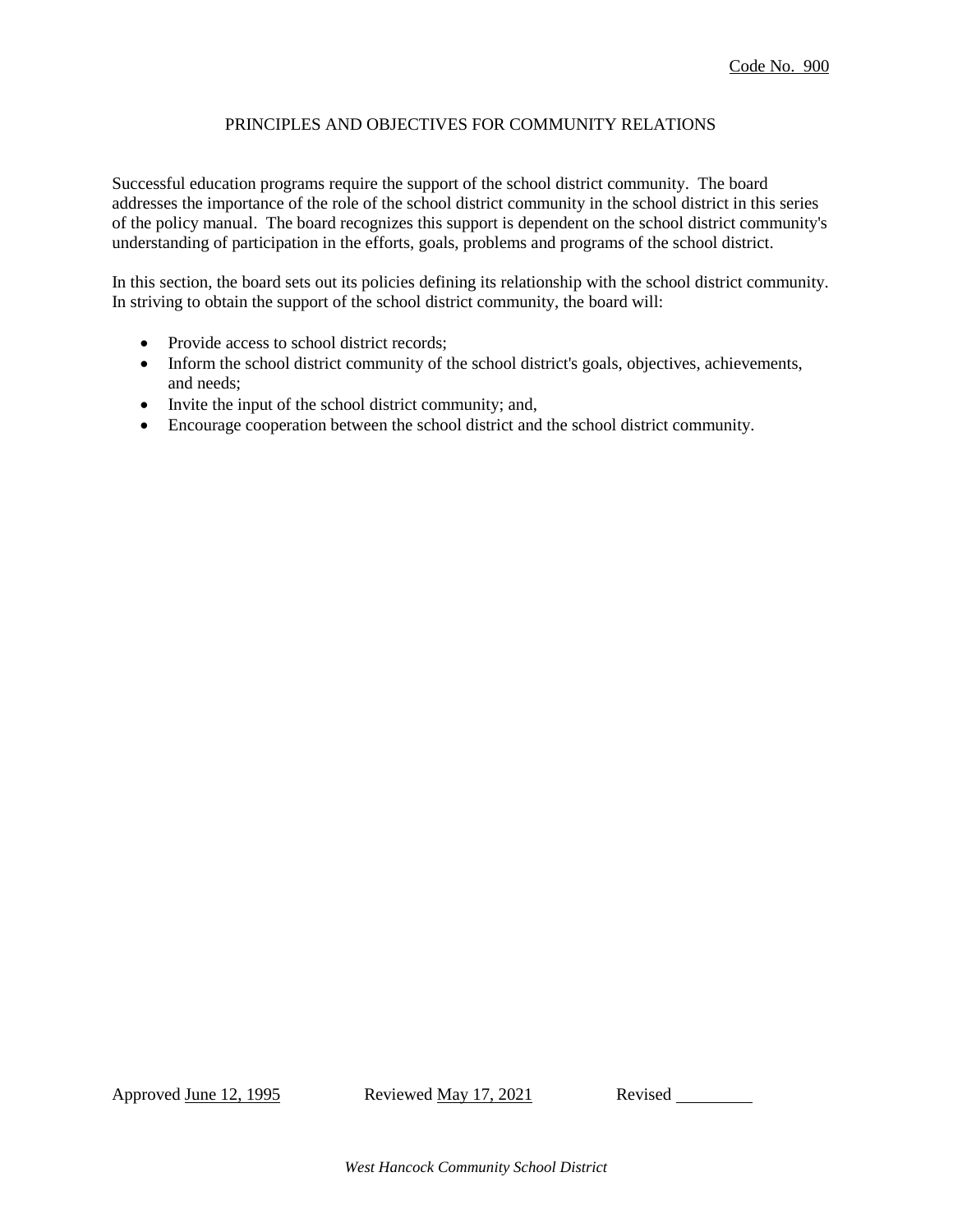### PUBLIC EXAMINATION OF SCHOOL DISTRICT RECORDS

Public records of the school district may be viewed by the public during the regular business hours of the administration offices of the school district. These hours are 7:30 a.m. to 3:30 p.m. Monday through Friday, except for holidays and recesses.

Persons wishing to view the school district's public records will contact the board secretary and make arrangements for the viewing. The board secretary will make arrangements for viewing the records as soon as practicable, depending on the nature of the request.

Persons may request copied of public records by telephone or in writing, including electronically. The school district may require pre-payment of the costs prior to copy and mailing.

Persons wanting copies may be assessed a fee for the copy. Persons wanting compilation of information may be assessed a fee for the time of the employee to compile the requested information. Printing of materials for the public at the expense of the school district will only occur when the event is sponsored by the school district.

Pursuant to Iowa law, the board has determined certain records need to be confidential as their disclosure could jeopardize the safety of persons or property and include, but are not limited to, the following:

- Security procedures
- Emergency preparedness procedures
- Evacuation procedures
- Security codes and passwords

It is the responsibility of the board secretary to maintain accurate and current records of the school district. It is the responsibility of the board secretary to respond in a timely manner to requests for viewing and receiving public information of the school district.

| Legal Reference: |                                     | Iowa Code §§ 21.4; 22; 291.6 (2015).<br>1980 Op. Att'y Gen. 88.<br>1972 Op. Att'y Gen. 158.<br>1968 Op. Att'y Gen. 656.                                                |
|------------------|-------------------------------------|------------------------------------------------------------------------------------------------------------------------------------------------------------------------|
| Cross Reference: | 215<br>401.5<br>506<br>708<br>902.1 | Board of Directors' Records<br><b>Employee Records</b><br><b>Student Records</b><br>Care, Maintenance, and Disposal of School District Records<br>News Media Relations |

| Approved <u>June 12, 1995</u> | Reviewed May 17, 2021 | Revised October 19, 2015 |
|-------------------------------|-----------------------|--------------------------|
|-------------------------------|-----------------------|--------------------------|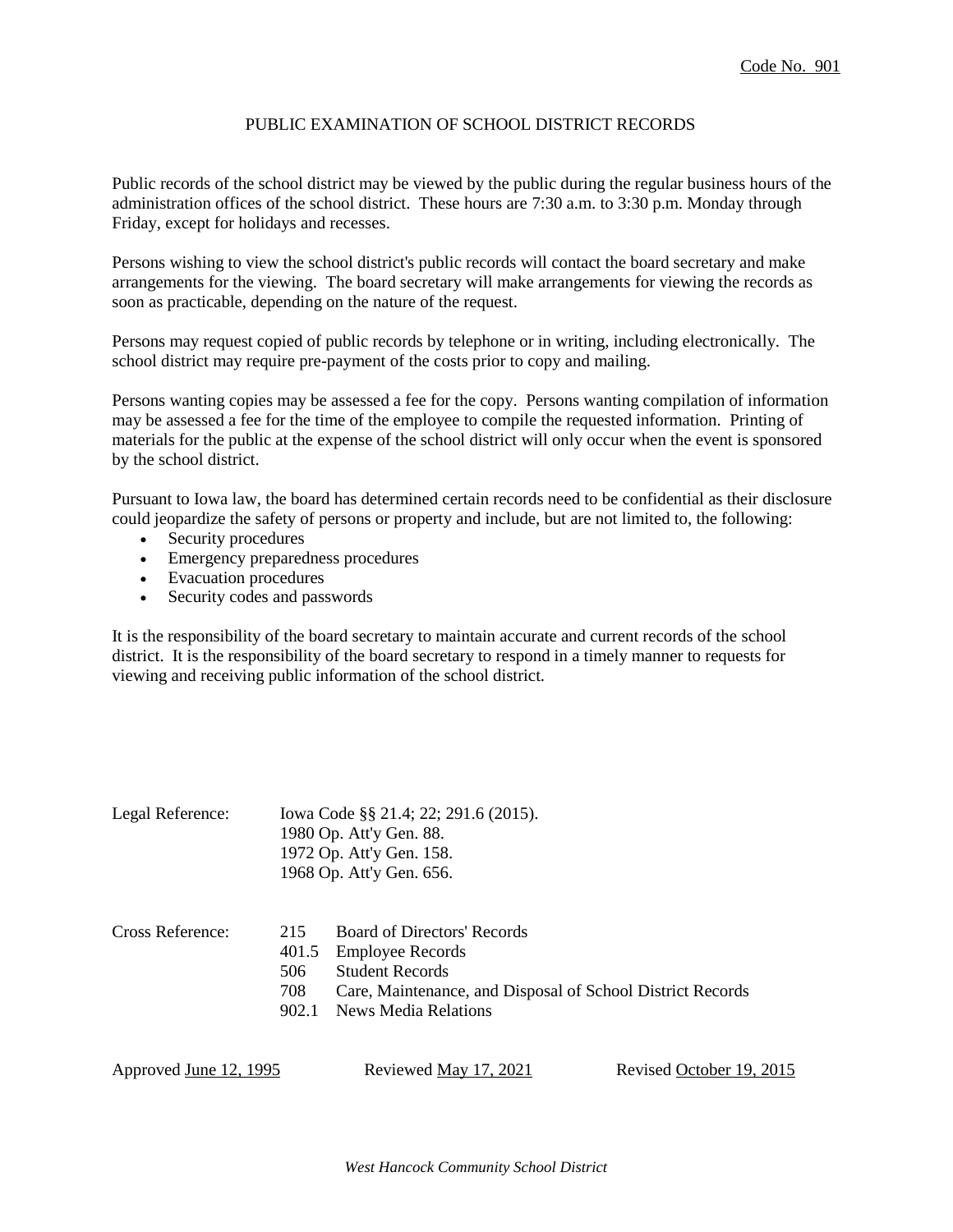## NEWS MEDIA RELATIONS

The board recognizes the value of and supports open, fair and honest communication with the news media. The board will maintain a cooperative relationship with the news media. As part of this cooperative relationship, the board and the media will develop a means for sharing information while respecting each party's limitations.

Members of the news media are encouraged and welcome to attend open board meetings. The board president is the spokesperson for the board, and the superintendent is the spokesperson for the school district. It is the responsibility of the board president and superintendent to respond to inquiries from the news media about the school district.

Members of the news media seeking information about the school district will direct their inquiries to the superintendent. The superintendent will accurately and objectively provide the facts and board positions in response to inquiries from the news media about the school district.

Legal Reference: Iowa Code §§ 21.4; 22; 279.8 (2015).

Cross Reference: 902 Press, Radio and Television News Media

Approved June 12, 1995 Reviewed May 17, 2021 Revised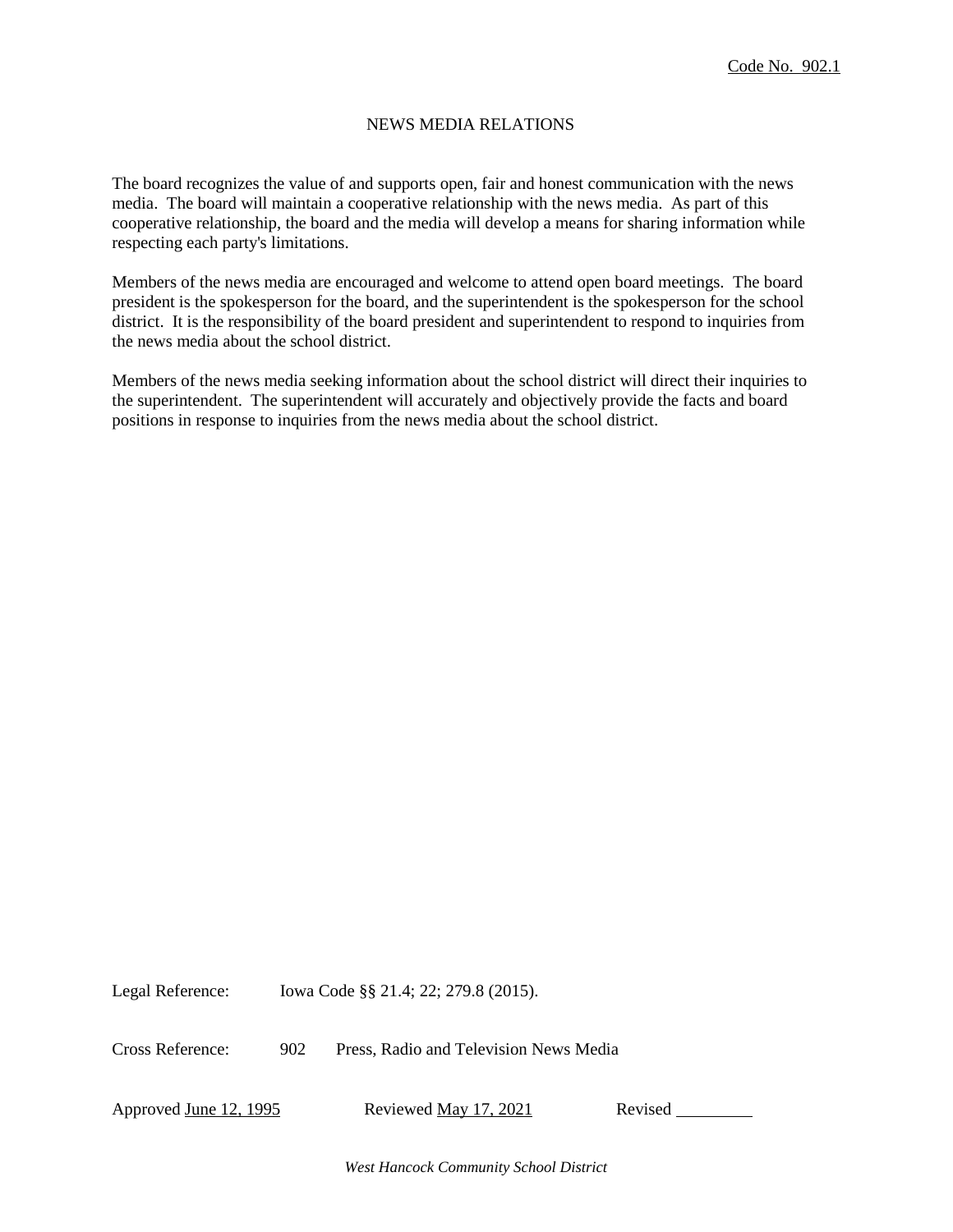### NEWS CONFERENCES AND INTERVIEWS

The superintendent, on behalf of the board and the school district, may hold a news conference or respond to a request for an interview with the news media.

The superintendent will respond accurately, openly, honestly, and objectively to inquiries from the news media about the school district.

News conferences and interviews planned or pre-arranged for school district activities will include the board and the superintendent. News conferences for issues requiring an immediate response may be held by the superintendent. It is within the discretion of the superintendent to determine whether a news conference or interview is held to provide an immediate response to an issue.

It is the responsibility of the superintendent to keep the board apprised of news conferences and interviews.

Legal Reference: Iowa Code §§ 21.4; 22; 279.8 (2015).

Cross Reference: 902 Press, Radio and Television News Media

Approved <u>June 12, 1995</u> Reviewed <u>May 17, 2021</u> Revised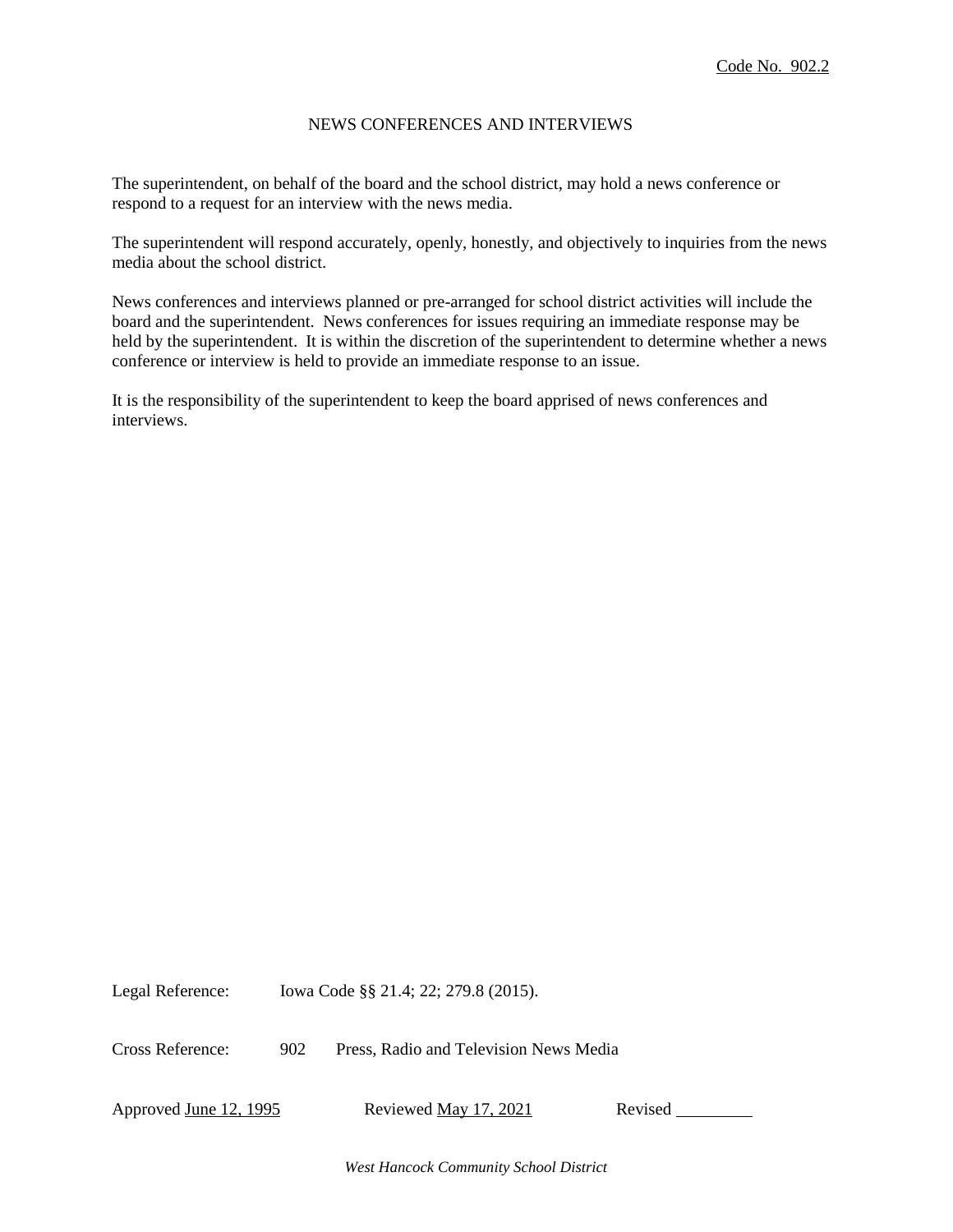### NEWS RELEASES

The superintendent will determine when a news release about internal school district and board matters will be issued. In making this determination, the superintendent will strive to keep the media and the school district community accurately and objectively informed. Further, the superintendent will strive to create and maintain a positive image for the school district. It is the responsibility of the superintendent to approve news releases originating within the school district prior to their release.

News releases will be prepared and disseminated to news media in the school district community. Questions about news releases will be directed to the superintendent.

| Legal Reference:              | Widmer v. Reitzler, 182 N.W.2d 177 (Iowa 1970).      |                                        |         |  |  |  |  |
|-------------------------------|------------------------------------------------------|----------------------------------------|---------|--|--|--|--|
|                               | Dobrovolny v. Reinhardt, 173 N.W.2d 837 (Iowa 1970). |                                        |         |  |  |  |  |
|                               |                                                      | Iowa Code §§ 21.4; 22.2 (2015).        |         |  |  |  |  |
|                               | 1980 Op. Att'y Gen. 73.                              |                                        |         |  |  |  |  |
|                               | 1952 Op. Att'y Gen. 133.                             |                                        |         |  |  |  |  |
|                               |                                                      |                                        |         |  |  |  |  |
| Cross Reference:              | 902                                                  | Press, Radio and Television News Media |         |  |  |  |  |
|                               |                                                      |                                        |         |  |  |  |  |
| Approved <u>June 12, 1995</u> |                                                      | Reviewed <u>May 17, 2021</u>           | Revised |  |  |  |  |
|                               |                                                      |                                        |         |  |  |  |  |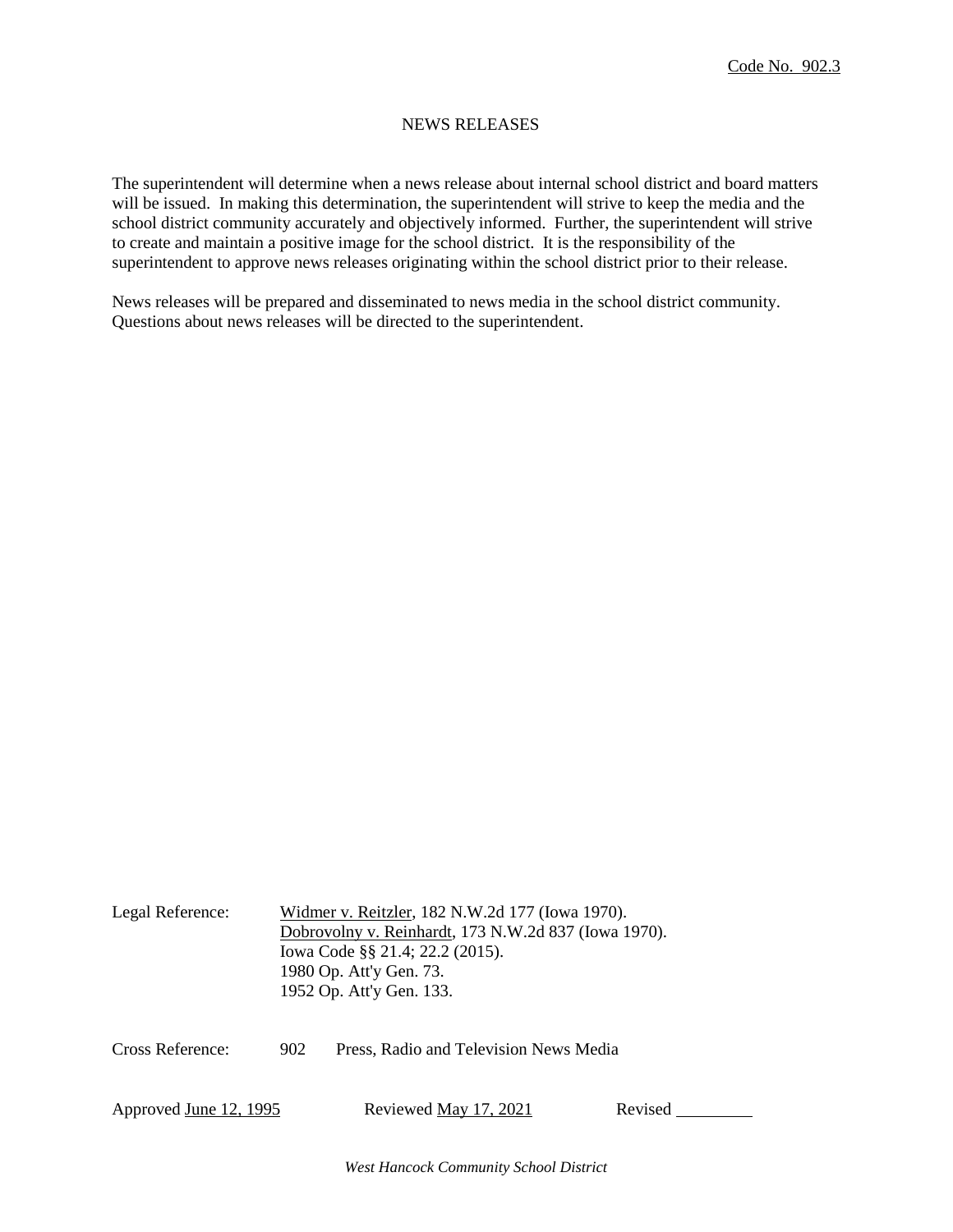## LIVE BROADCAST OR VIDEOTAPING

Individuals may broadcast or videotape public school district events, including open board meetings, as long as it does not interfere with or disrupt the school district event and it does not create an undue burden in adapting the buildings and sites to accommodate the request.

It is within the discretion of the superintendent to determine whether the request is unduly burdensome and whether the broadcast or videotaping will interfere with or disrupt the school district event.

Videotaping of classroom activities will be allowed at the discretion of the superintendent. Efforts will be made to notify parents prior to videotaping of classroom activities.

It is the responsibility of the superintendent to develop administrative regulations outlining the procedures for making the request and the rules for operation if the request is granted.

Legal Reference: Iowa Code §§ 21.4, .7; 22; 279.8 (2015). Cross Reference: 902.1 News Media Relations 903.3 Visitors to School District Buildings and Sites

Approved June 12, 1995 Reviewed May 17, 2021 Revised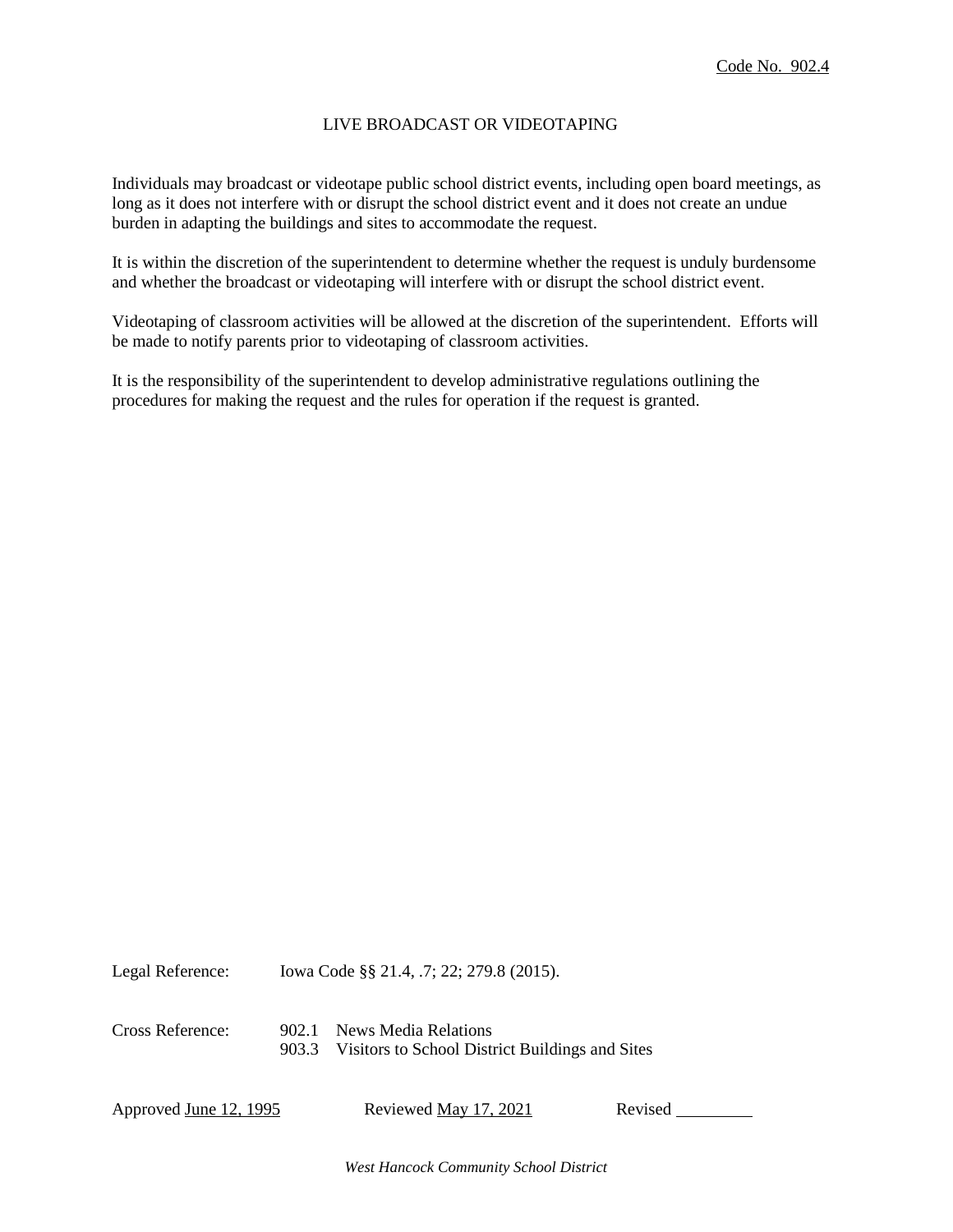### SCHOOL DISTRICT PERSONNEL AND THE NEWS MEDIA

School district personnel shall refer interview requests and information requests from the news media to the superintendent's office. School district personnel may be interviewed or provide information about the school district matters after receiving permission from the superintendent.

It shall be within the discretion of the superintendent to allow news media to interview and to receive information from school district personnel.

It shall be the responsibility of the superintendent to develop guidelines for assisting school district personnel in upholding this policy.

Legal Reference: Iowa Code §§ 279.8 (2015). Cross Reference: 902.1 News Media Relations 903.3 Visitors to School District Buildings and Sites

Approved <u>June 12, 1995</u> Reviewed <u>May 17, 2021</u> Revised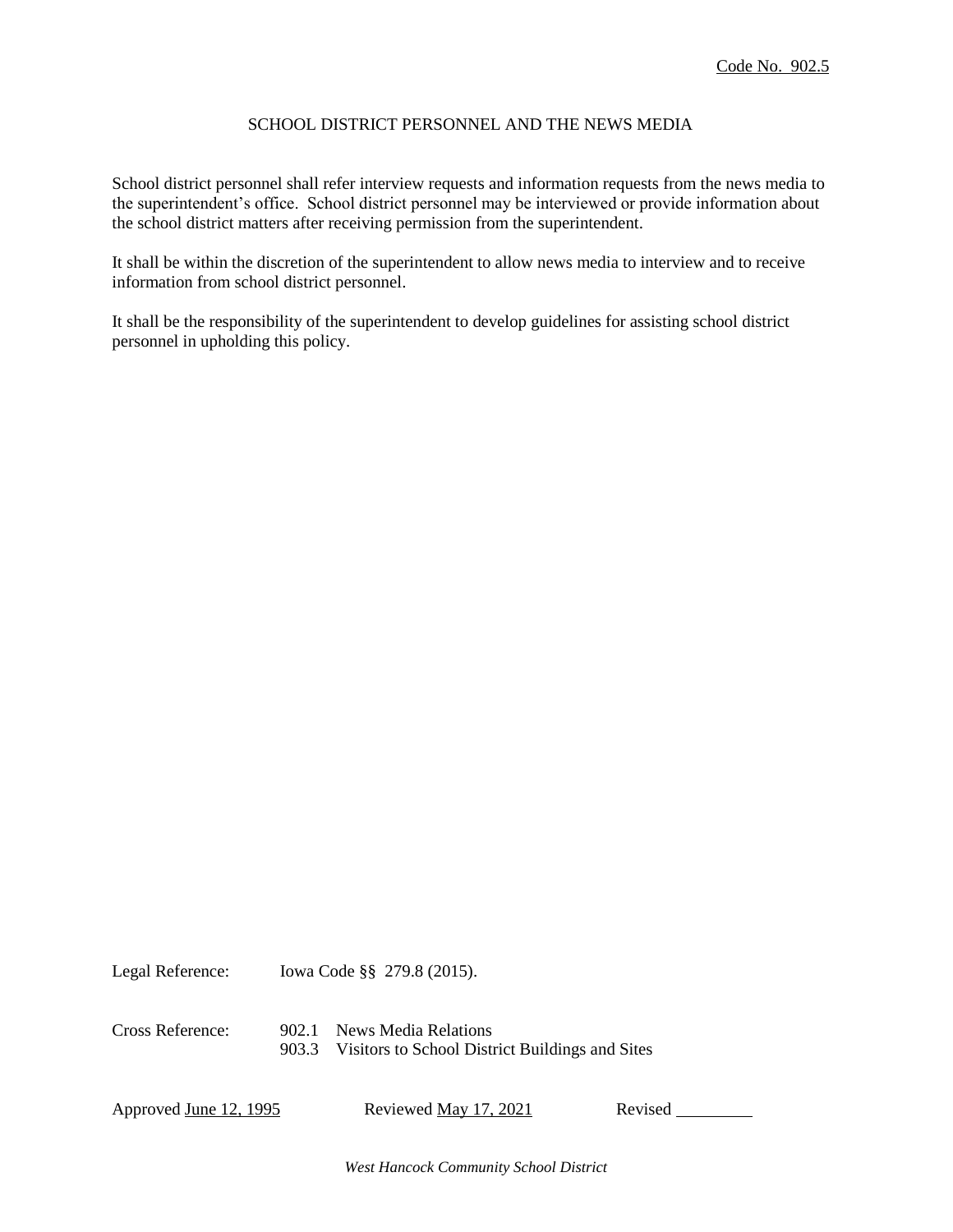## SCHOOL - COMMUNITY GROUPS

The board values the participation and the support of school district-community groups, including, but not limited to, the booster club and parent-teacher organizations, which strive for the betterment of the school district and the education program. The board will work closely with these groups.

Prior to any purchase of, or fund raising for the purchase of goods or services for the school district, the group will confer with the superintendent to assist the group in purchasing goods or services to meet the school district's needs.

Funds raised by these groups for the school district are separate from the accounts of the school district.

It is the responsibility of the building principal to be the liaison with the school district-community groups affiliated with the building principal's attendance center.

Legal Reference: Iowa Code §§ 279.8

Cross Reference: 904 Public Participation in the School District

Approved June 12, 1995 Reviewed May 17, 2021 Revised May 17, 2021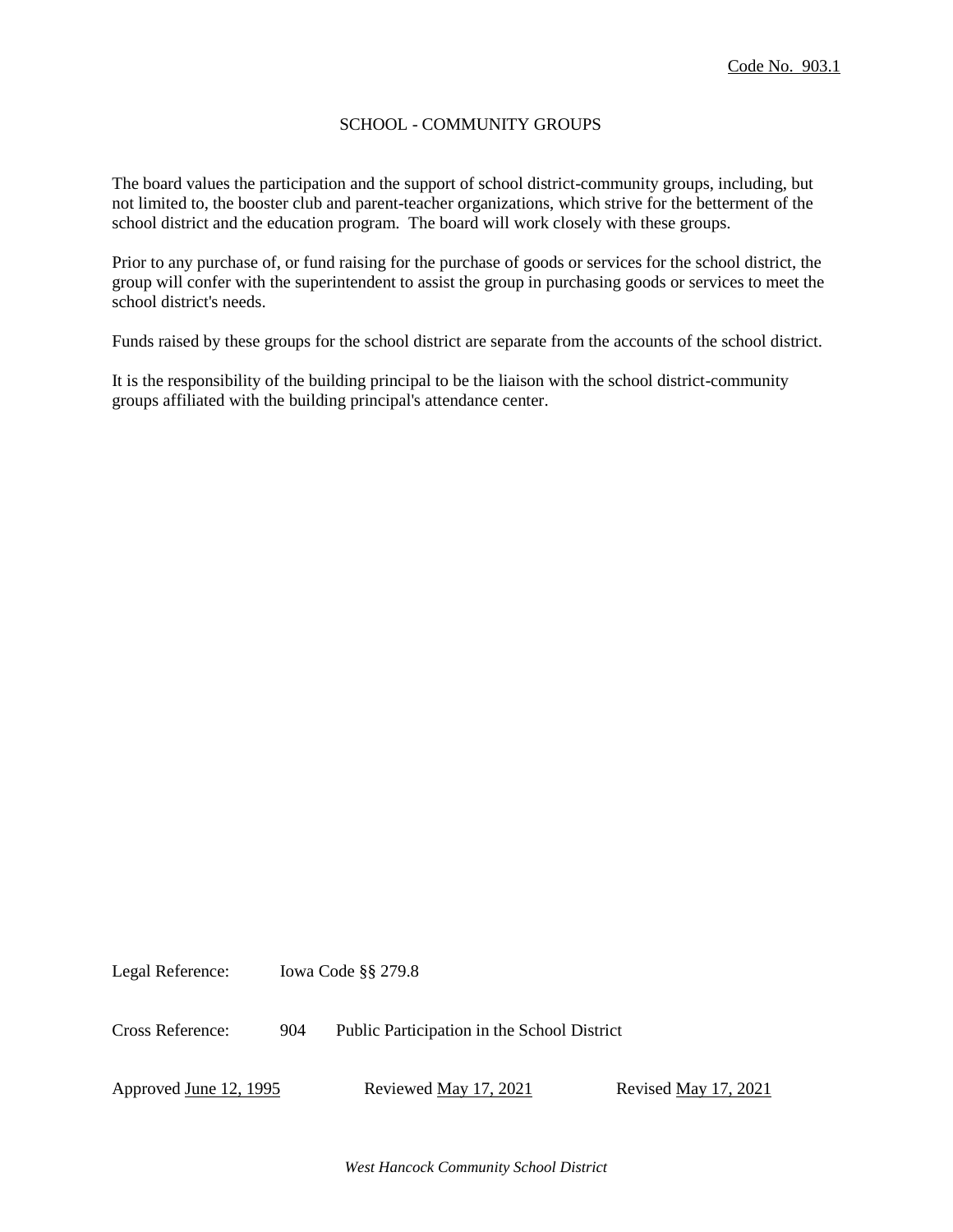#### COMMUNITY RESOURCE PERSONS AND VOLUNTEERS

The board recognizes the valuable resource it has in the members of the school district community. When possible and in concert with the education program, members of the school district community may be asked to make presentations to the students or to assist employees in duties other than teaching. The school district may officially recognize the contributions made by volunteers.

Recruitment, training, utilization, and the maintenance of records for the purposes of insurance coverage and/or recognition of school district volunteers is the responsibility of the superintendent.

Volunteers within the district are held to the same high standards of behavior as school employees and may be subject to background checks prior to interacting with students in a volunteer capacity. It is the responsibility of the superintendent or the superintendent's designee to create regulations necessary to carry out this policy.

| Legal Reference:       |       | lowa Code §§ 279.8; 670                                                            |                      |
|------------------------|-------|------------------------------------------------------------------------------------|----------------------|
| Cross Reference:       | 903.3 | 603.1 Basic Instruction Program<br>Visitors to School District Buildings and Sites |                      |
| Approved June 12, 1995 |       | Reviewed May 17, 2021                                                              | Revised May 17, 2021 |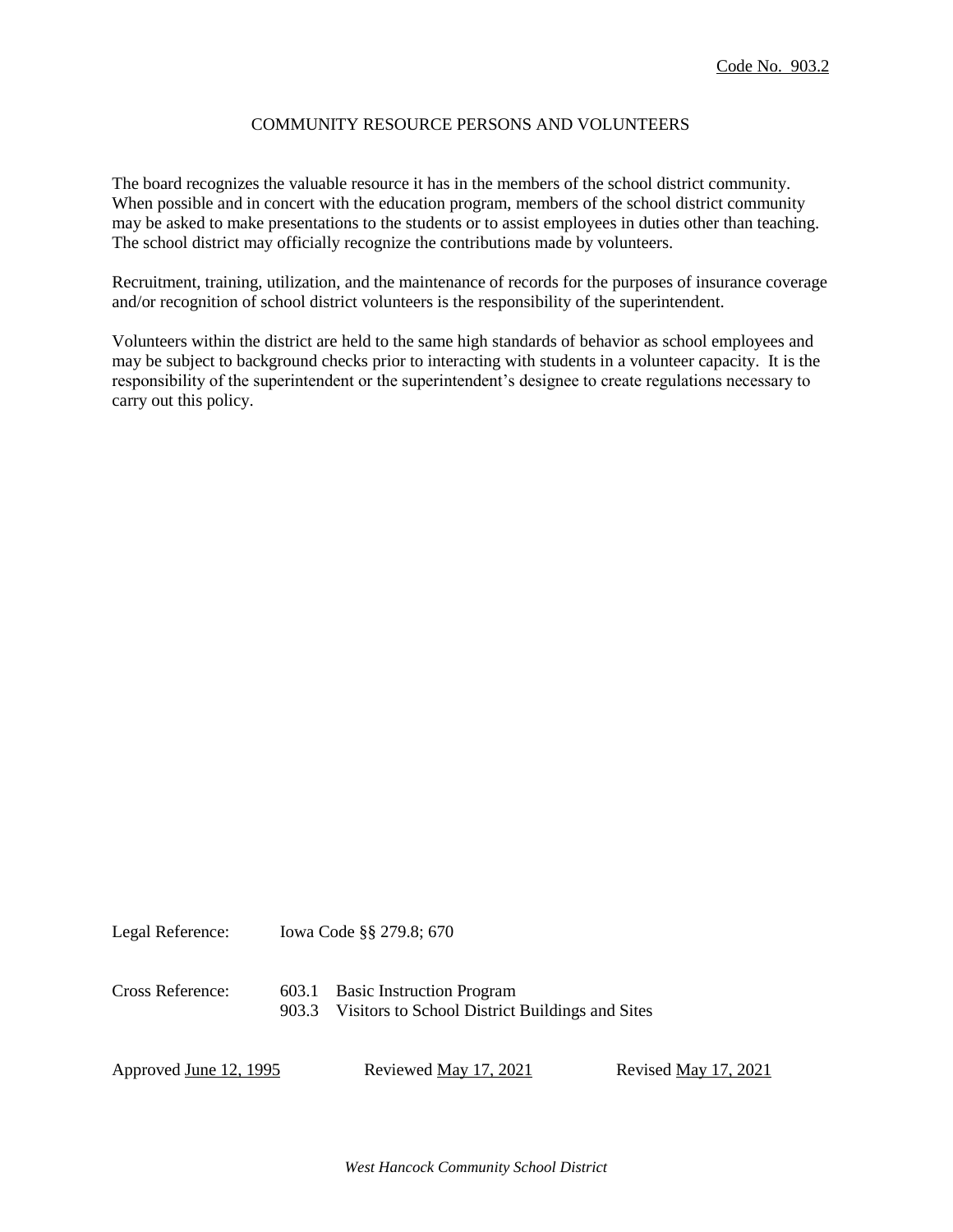### VISITORS TO SCHOOL DISTRICT BUILDINGS & SITES

The board welcomes the interest of parents and other members of the school district community and invites them to visit the school buildings and sites. Visitors, which include persons other than employees or students, must notify the principal of their presence in the facility upon arrival.

Persons who wish to visit a classroom while school is in session are asked to notify the principal and obtain approval from the principal prior to the visit so appropriate arrangements can be made and so class disruption can be minimized. Teachers and other employees will not take time from their duties to discuss matters with visitors.

Visitors will conduct themselves in a manner fitting to their age level and maturity and with mutual respect and consideration for the rights of others while attending school events. Visitors failing to conduct themselves accordingly may be asked to leave the premises. Children who wish to visit school must be accompanied by a parent or responsible adult.

It is the responsibility of employees to report inappropriate conduct. It is the responsibility of the superintendent and principals to take the action necessary to cease the inappropriate conduct. If the superintendent or principals are not available, a school district employee will act to cease the inappropriate conduct.

Legal Reference: Iowa Code §§ 279.8; 716.7 (2015). Cross Reference: 902 Press, Radio and Television News Media 903.2 Community Resource Persons and Volunteers

Approved June 12, 1995 Reviewed May 17, 2021 Revised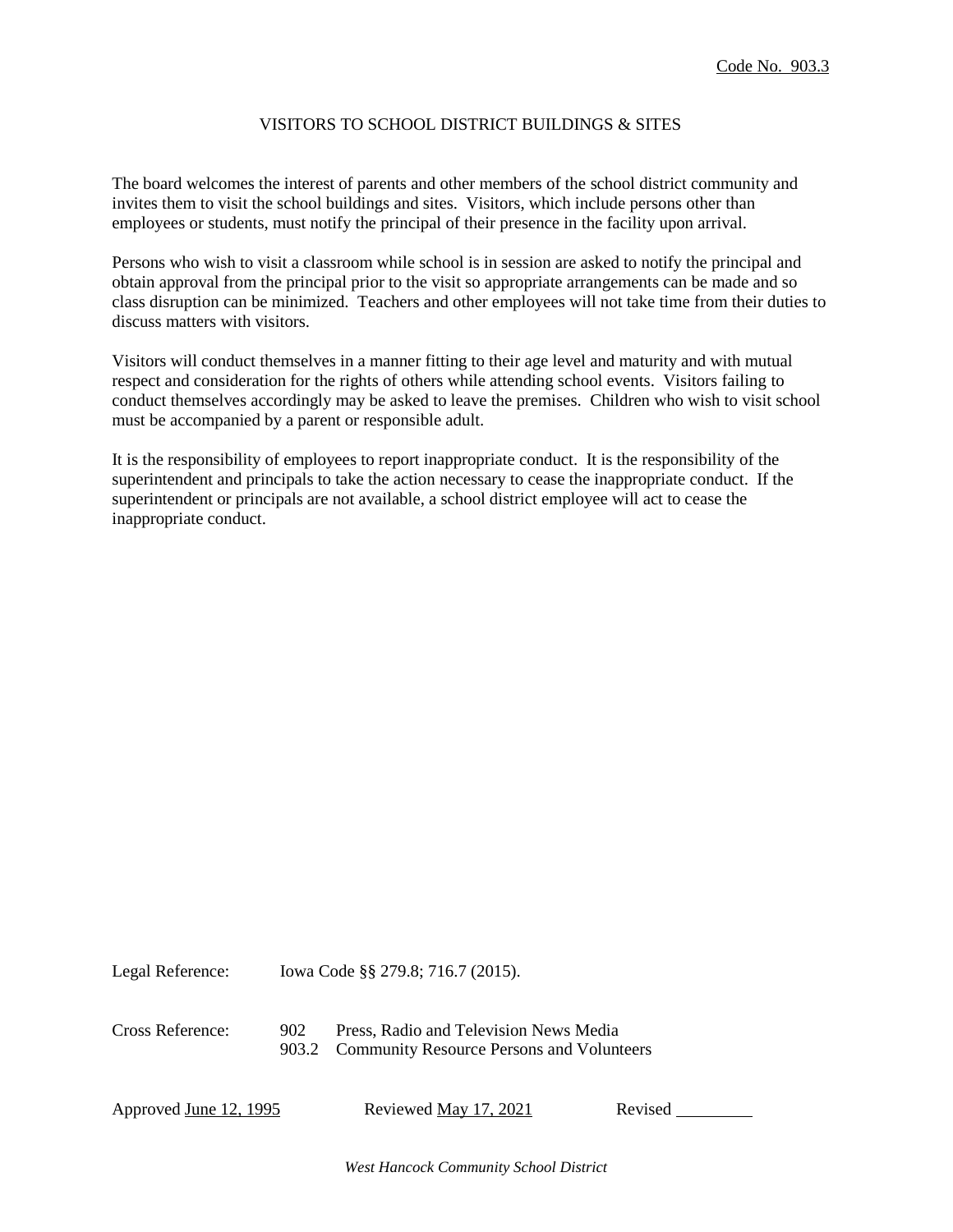## PUBLIC CONDUCT ON SCHOOL PREMISES

The board expects that students, employees and visitors will treat each other with respect, engage in responsible behavior, exercise self-discipline and model fairness, equity and respect. Individuals violating this policy will be subject to discipline. Students will be disciplined consistent with the student conduct policies. Employees will be disciplined consistent with employee discipline policies and laws. Others will be subject to discipline according to this policy.

Individuals are permitted to attend school sponsored or approved activities or visit school premises only as guests of the school district, and, as a condition, they must comply with the school district's rules and policies. Individuals will not be allowed to interfere with or disrupt the education program or activity. Visitors, like the participants, are expected to display mature, responsible behavior. The failure of individuals to do so is not only disruptive but embarrassing to the students, the school district and the entire community.

To protect the rights of students to participate in the education program or activities without fear of interference or disruption and to permit the school officials, employees, and activity sponsors and officials to perform their duties without interference or disruption, the following provisions are in effect:

- Abusive, verbal or physical conduct of individuals directed at students, school officials, employees, officials and activity sponsors of sponsored or approved activities or at other individuals will not be tolerated.
- Verbal or physical conduct of individuals that interferes with the performance of students, school officials, employees, officials and activity sponsors of sponsored or approved activities will not be tolerated.
- The use of vulgar, obscene or demeaning expression directed at students, school officials, employees, officials and activity sponsors of sponsored or approved activities participating in a sponsored or approved activity or at other individuals will not be tolerated.

If an individual becomes physically or verbally abusive, uses vulgar, obscene or demeaning expression, or in any way interrupts an activity, the individual may be removed from the event by the individual in charge of the event. Law enforcement may be contacted for assistance.

Individuals removed from school premises have the ability to follow the board's chain of command and complaint policies should they choose to do so. The exclusion is in effect should the individual choose to appeal the decision of the superintendent or designee. The term "individual" as used in the policy also includes students and employees.

Approved June 12, 1995 Reviewed May 17, 2021 Revised November 19, 2007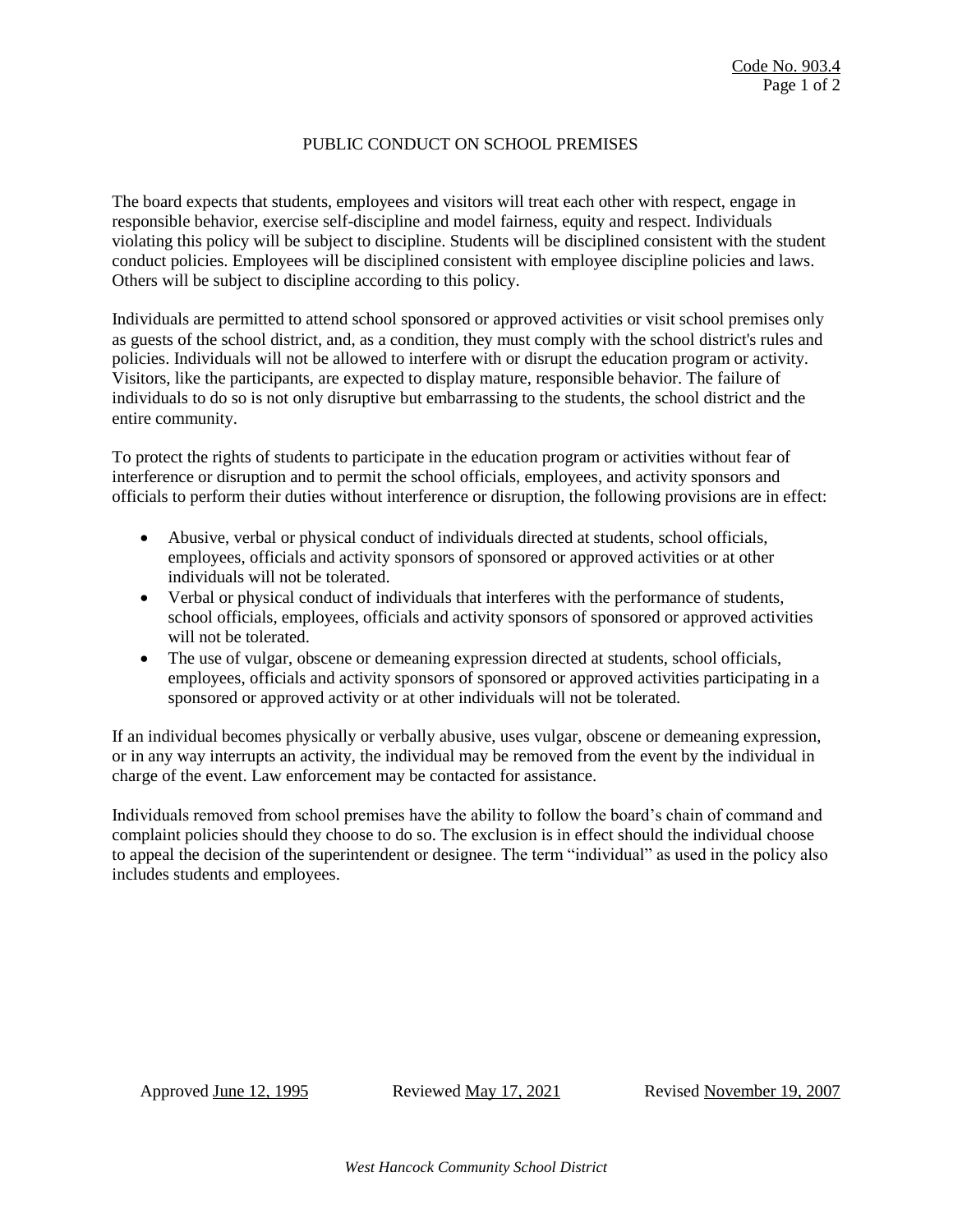### PUBLIC CONDUCT ON SCHOOL PREMISES

If an individual has been notified of exclusion and thereafter tries to enter a school building or attends a sponsored or approved activity, the individual will be advised that his/her attendance will result in prosecution. The school district may obtain a court order for permanent exclusion from the school building or from future school sponsored or approved activities.

| Legal Reference: |            | lowa Code §§ 279.8, .66; 716.7 (2015).                     |  |  |
|------------------|------------|------------------------------------------------------------|--|--|
| Cross Reference: | 205<br>504 | <b>Board Member Liability</b><br><b>Student Activities</b> |  |  |
|                  |            | 802.6 Vandalism                                            |  |  |
|                  | 903        | Public Participation in the School District                |  |  |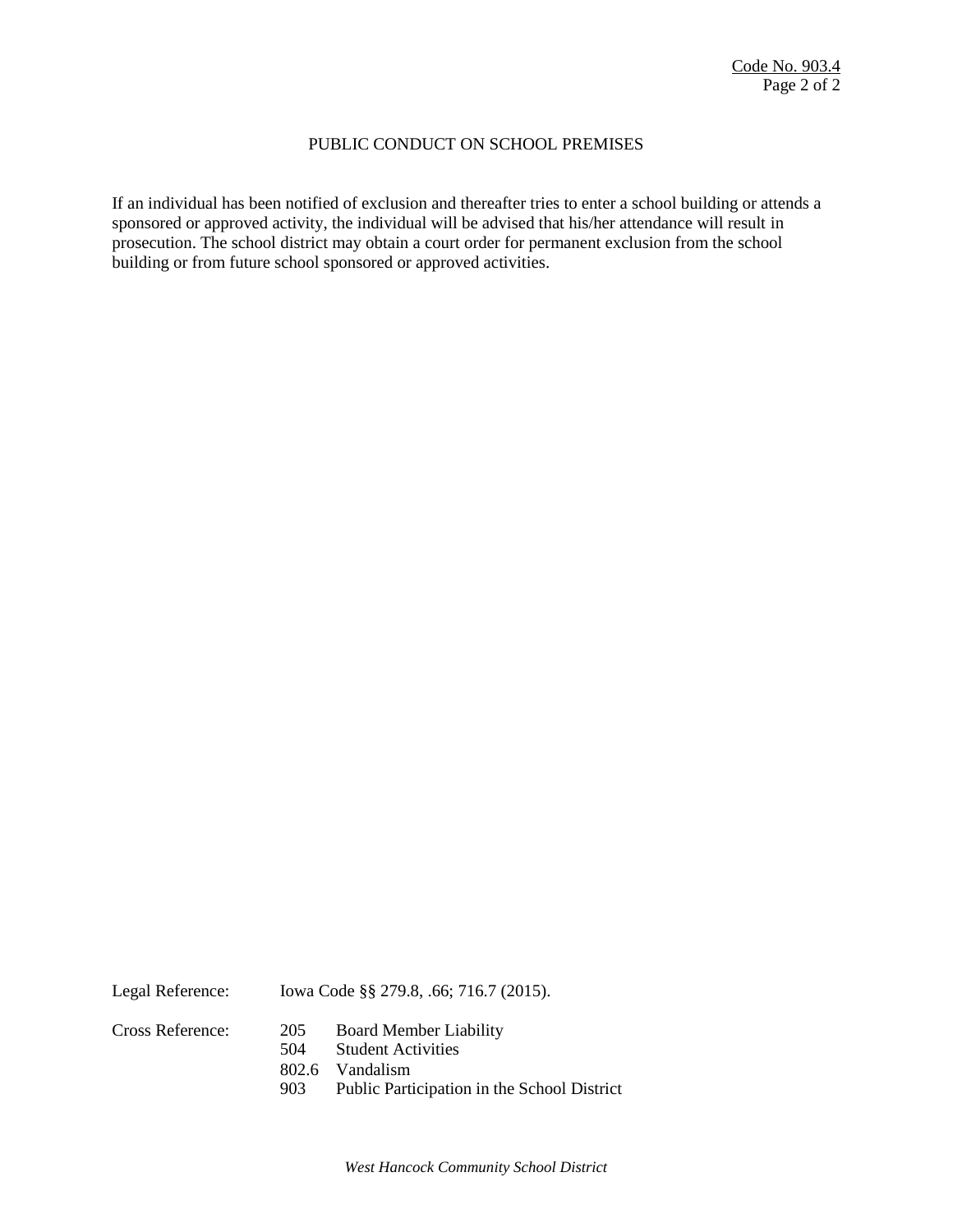## DISTRIBUTION OF MATERIALS

The board recognizes that students, employees, parents or citizens may want to distribute materials within the school district that are noncurricular. Noncurricular materials to be distributed must be approved by the building principal and meet certain standards prior to their distribution.

It is the responsibility of the superintendent, in conjunction with the building principals to draft administrative regulations regarding this policy.

| Legal Reference:              | U.S. Const. amend. I.                                                                                                             |                                                        |         |  |  |  |
|-------------------------------|-----------------------------------------------------------------------------------------------------------------------------------|--------------------------------------------------------|---------|--|--|--|
|                               | Hazelwood School District v. Kuhlmeier, 484 U.S. 260 (1988).                                                                      |                                                        |         |  |  |  |
|                               |                                                                                                                                   | Bethel School District v. Fraser, 478 U.S. 675 (1986). |         |  |  |  |
|                               |                                                                                                                                   | New Jersey v. T.L.O., 469 U.S. 325 (1985).             |         |  |  |  |
|                               | Tinker v. Des Moines Ind. Comm. Sch. Dist., 393 U.S. 503 (1969).<br>Bystrom v. Fridley High School, 822 F.2d 747 (8th Cir. 1987). |                                                        |         |  |  |  |
|                               |                                                                                                                                   |                                                        |         |  |  |  |
|                               |                                                                                                                                   | Iowa Code §§ 279.8; 280.22 (2015).                     |         |  |  |  |
|                               |                                                                                                                                   |                                                        |         |  |  |  |
| Cross References:             | 502.3                                                                                                                             | Freedom of Expression                                  |         |  |  |  |
|                               | 503.1                                                                                                                             | <b>Student Conduct</b>                                 |         |  |  |  |
|                               | 504                                                                                                                               | <b>Student Activities</b>                              |         |  |  |  |
|                               | 603.9                                                                                                                             | Academic Freedom                                       |         |  |  |  |
|                               |                                                                                                                                   |                                                        |         |  |  |  |
| Approved <u>June 12, 1995</u> |                                                                                                                                   | Reviewed May 17, 2021                                  | Revised |  |  |  |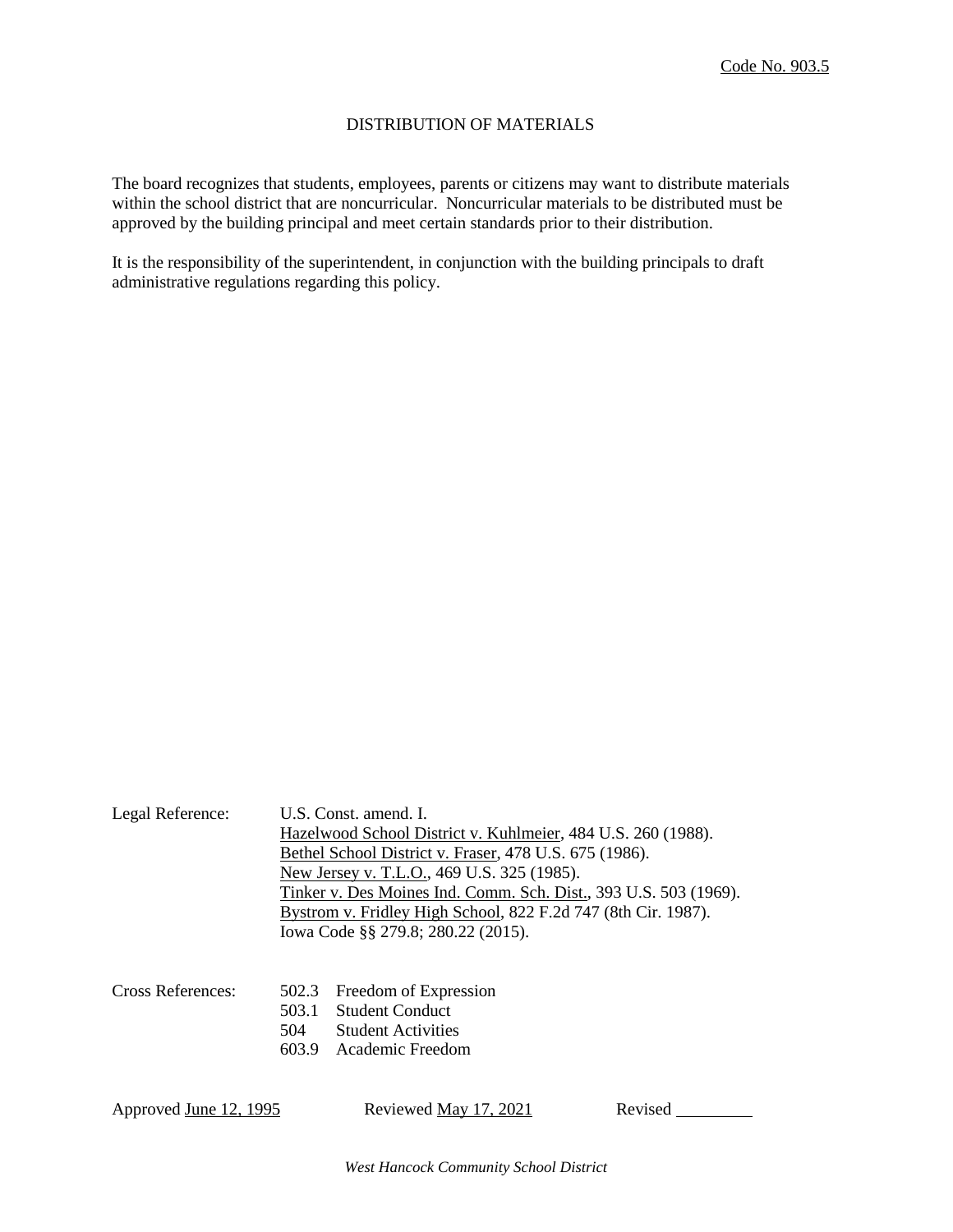### DISTRIBUTION OF MATERIALS REGULATION

### I. Guidelines.

Individuals, including students, may have the right to distribute on school premises, at reasonable times and places, unofficial written material, petitions, buttons, badges or other insignia, except expression which:

- 1. is obscene to minors;
- 2. is libelous;
- 3. contains indecent, vulgar, profane or lewd language;
- 4. advertises any product or service not permitted to minors by law;
- 5. constitutes insulting or fighting words, the very expression of which injures or harasses other people (e.g., threats of violence, defamation of character or of a person's race, religion, gender, disability, age or ethnic origin);
- 6. presents a clear and present likelihood that, either because of its content or the manner of distribution, it will cause a material and substantial disruption of the proper and orderly operation and discipline of the school or school activities, will cause the commission of unlawful acts or the violation of lawful school regulations.

Distribution on school premises of material in categories (1) through (4) to any student is prohibited. Distribution on school premises of material in categories (5) and (6) to a substantial number of students is prohibited.

II. Procedures.

Anyone wishing to distribute unofficial written material must first submit for approval a copy of the material to the building principal at least twenty-four hours in advance of desired distribution time, together with the following information:

- 1. Name and phone number of the person submitting request and, if a student, the homeroom number;
- 2. Date(s) and time(s) of day of intended display or distribution;
- 3. Location where material will be displayed or distributed;
- 4. The grade(s) of students to whom the display or distribution is intended.

Within twenty-four hours of submission, the principal will render a decision whether the material violates the guidelines in subsection I or the time, place and manner restrictions in subsection III of this policy. In the event that permission to distribute the material is denied, the person submitting the request should be informed in writing of the reasons for the denial. Permission to distribute material does not imply approval of its contents by either the school, the administration, the board or the individual reviewing the material submitted.

If the person submitting the request does not receive a response within twenty-four hours of submission, the person will contact the building principal's office to verify that the lack of response was not due to an inability to locate the person. If the person has made this verification and there is no response to the request, the material may be distributed in accordance with the time, place and manner provisions in subsection III.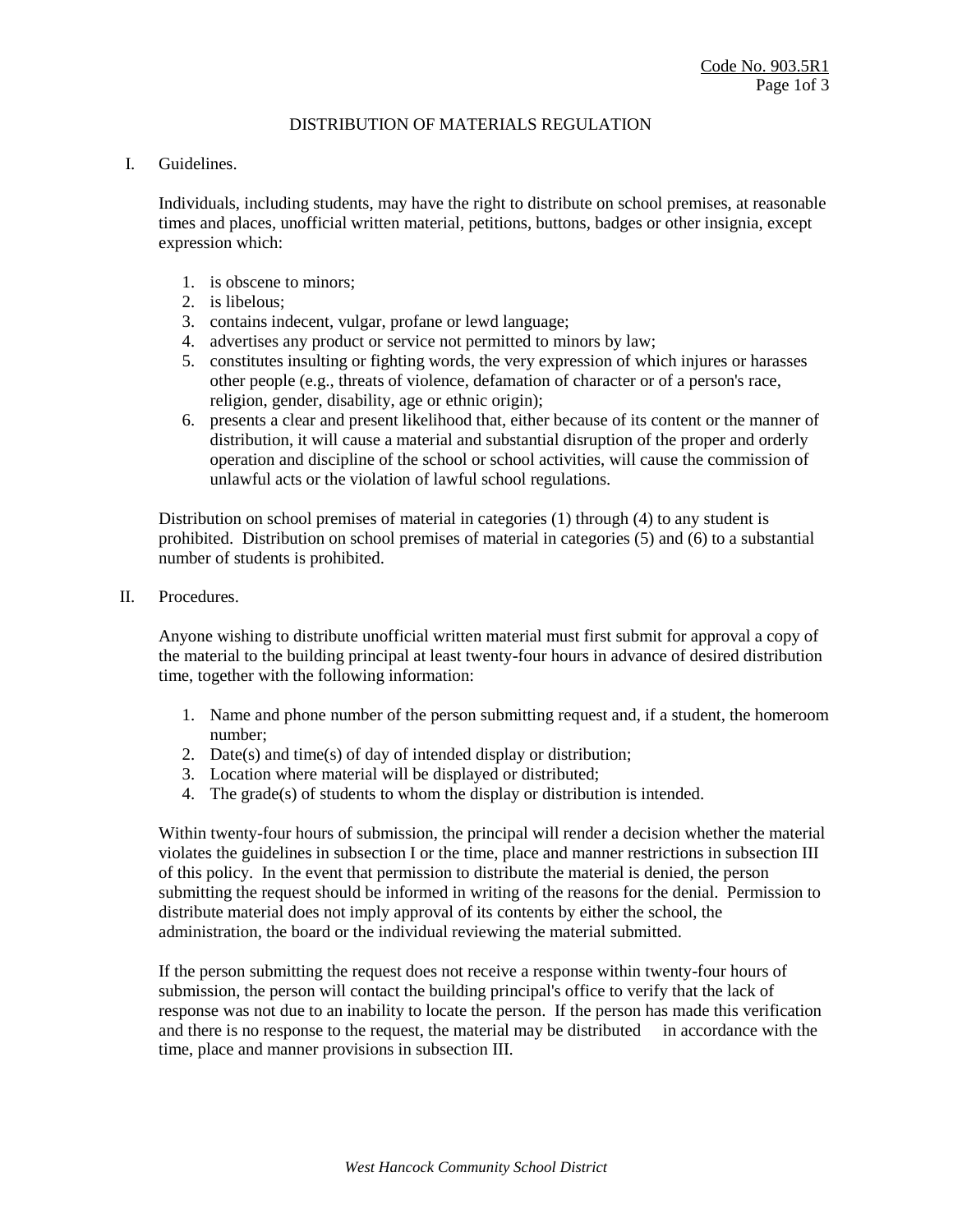## DISTRIBUTION OF MATERIALS REGULATION

If the person is dissatisfied with the decision of the principal, the person may submit a written request for appeal to the superintendent. If the person does not receive a response within three school days of submitting the appeal, the person will contact the superintendent to verify that the lack of response is not due to an inability to locate the person. If the person has made this verification and there is no response to the appeal, the material may be distributed in accordance with the time, place and manner provisions in subsection III.

At every level of the process the person submitting the request will have the right to appear and present the reasons, supported by relevant witnesses and material, as to why distribution of the written material is appropriate.

Permission to distribute material does not imply approval of its contents by either the school district, the board, the administration or the individual reviewing the material submitted.

III. Time, place and manner of distribution.

The distribution of written material is prohibited when it blocks the safe flow of traffic within corridors and entrance ways of the school or otherwise disrupts school activities. The distribution of unofficial material is limited to a reasonable time, place and manner as follows:

- 1. The material will be distributed from a table set up for the purpose in a location designated by the principal, which location will not block the safe flow of traffic or block the corridors or entrance ways, but which will give reasonable access to students.
- 2. The material will be distributed either before and/or after the regular instructional day.
- 3. No written material may be distributed during and at the place of a normal school activity if it is reasonably likely to cause a material and substantial disruption of that activity.

## IV. Definitions.

The following definitions apply to the following terms used in this policy:

- 1. "Obscene to minors" is defined as:
	- (a) The average person, applying contemporary community standards, would find that the written material, taken as a whole, appeals to the prurient interest of minors of the age to whom distribution is requested;
	- (b) The material depicts or describes, in a manner that is patently offensive to prevailing standards in the adult community concerning how such conduct should be presented to minors of the age to whom distribution is requested, sexual conduct such as intimate sexual acts (normal or perverted), masturbation, excretory functions, and lewd exhibition of the genitals; and
	- (c) The material, taken as a whole, lacks serious literary, artistic, political or scientific value for minors.
- 2. "Minor" means any person under the age of eighteen.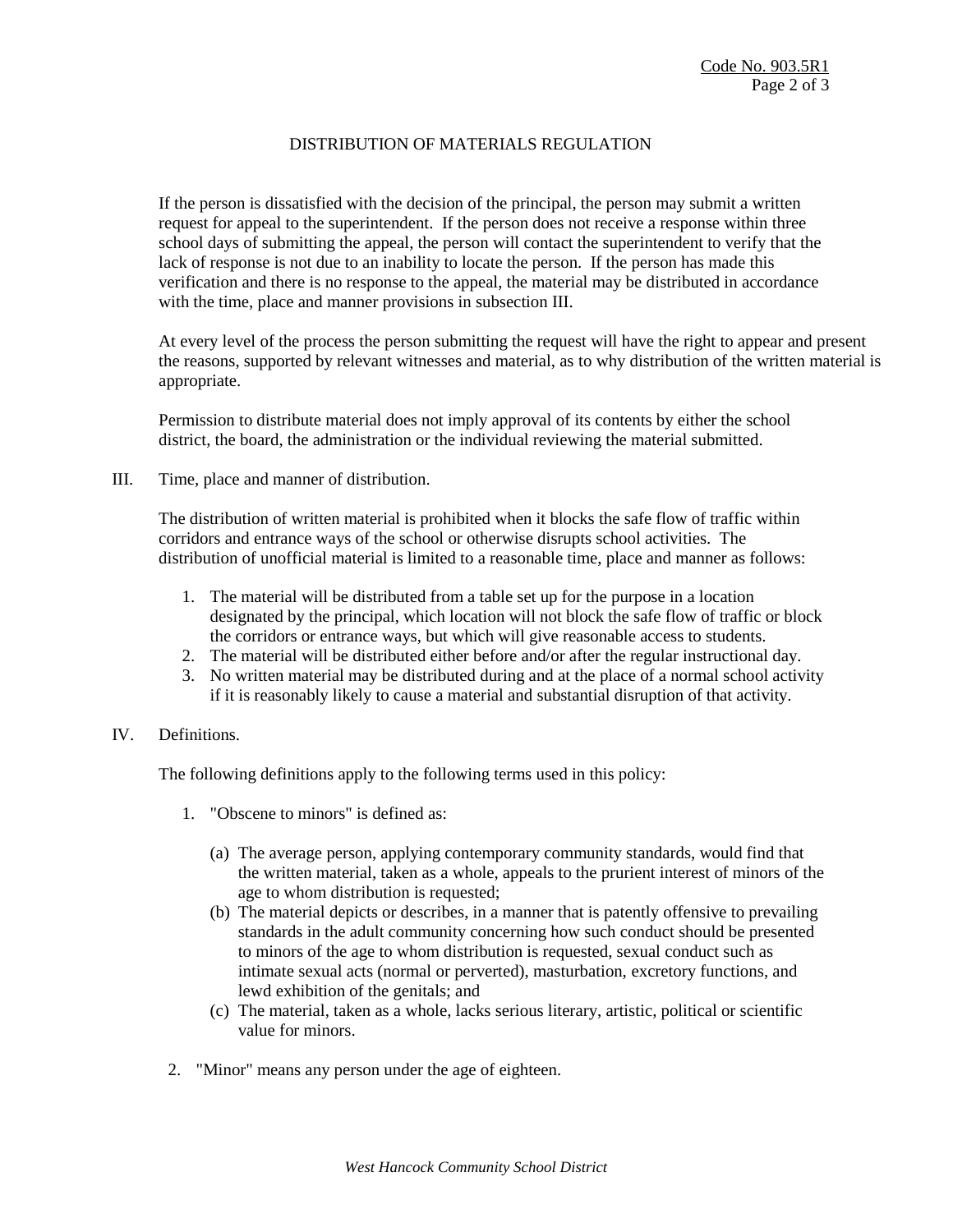## DISTRIBUTION OF MATERIALS REGULATION

- 3. "Material and substantial disruption" of a normal school activity is defined as follows:
	- (a) Where the normal school activity is an educational program of the district for which student attendance is compulsory, "material and substantial disruption" is defined as any disruption which interferes with or impedes the implementation of that program.
	- (b) Where the normal school activity is voluntary in nature (including, without limitation, school athletic events, school plays and concerts, and lunch periods), "material and substantial disruption" is defined as student rioting, unlawful seizures of property, widespread shouting or boisterous demonstration, sit-in, stand-in, walk-out, or other related forms of activity.
	- (c) In order for expression to be considered disruptive, there must exist specific facts upon which the likelihood of disruption can be forecasted including past experience in the school, current events influencing student activities and behavior, and instances of actual or threatened disruption relating to the written material in question.
- 4. "School activities" means any activity of students sponsored by the school and includes, by way of example but not limited to, classroom work, library activities, physical education classes, official assemblies and other similar gatherings, school athletic contests, band concerts, school plays and in-school lunch periods.
- 5. "Unofficial" written material includes all written material except school newspapers, literary magazines, yearbooks, and other publications funded and/or sponsored or authorized by the school. Examples include leaflets, brochures, flyers, petitions, placards and underground newspapers, whether written by students or others.
- 6. "Libelous" is a false and unprivileged statement about a specific individual that tends to harm the individual's reputation or to lower him/her in the esteem of the community.
- 7. "Distribution" means circulation or dissemination of written material by means of handing out free copies, selling or offering copies for sale and accepting donations for copies. It includes displaying written material in areas of the school which are generally frequented by students.
- V. Disciplinary action.

Distribution by any student of unofficial written material prohibited in subsection I or in violation of subsection III may be halted, and students may be subject to discipline including suspension and expulsion. Any other party violating this policy may be requested to leave the school property immediately and, if necessary, local law enforcement officials will be called.

VI. Notice of policy to students.

A copy of this policy will be published in student handbooks and posted conspicuously in school buildings.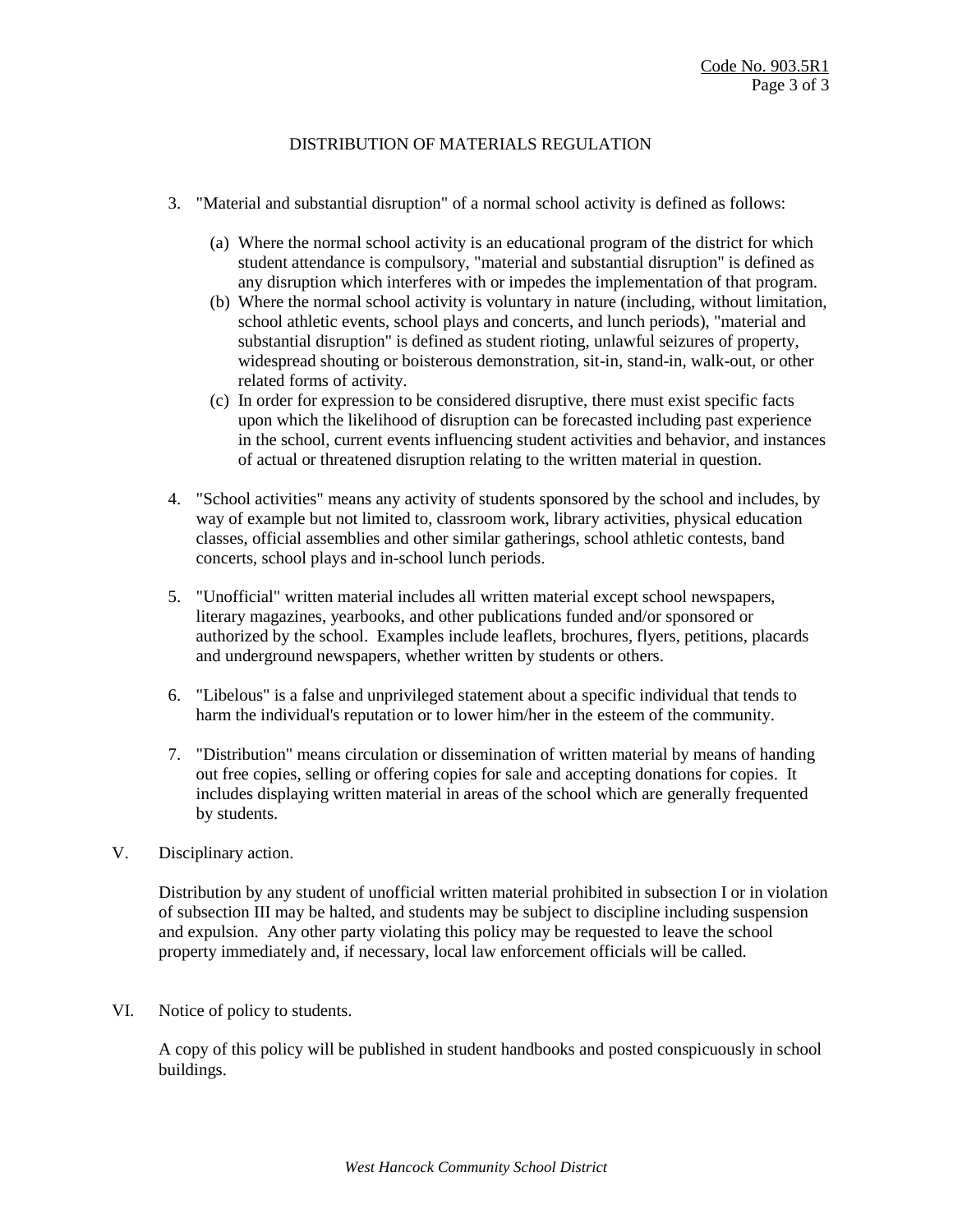## DUPLICATED OR PRINTED MATERIALS

Members of the school district community seeking information from the school district shall make such requests to the superintendent. Information available for public disbursement including , but not limited to, printed materials designed for informing the public, shall be distributed free of charge.

Individuals requesting other information to be duplicated or copied may be charged a fee for the time of the school district personnel to perform the task and the cost of the copy or copies. Such requests shall be answered within a reasonable period of time.

Printing of materials for the public at the expense of the school district shall only occur when the event is sponsored by the school district.

| Legal Reference:              | 281.I.A.C. 43. | Iowa Code §§ 279.8; 280.22 (2015).                   |         |
|-------------------------------|----------------|------------------------------------------------------|---------|
| <b>Cross References:</b>      | 901            | <b>Public Examination of School District Records</b> |         |
| Approved <u>June 12, 1995</u> |                | Reviewed May 17, 2021                                | Revised |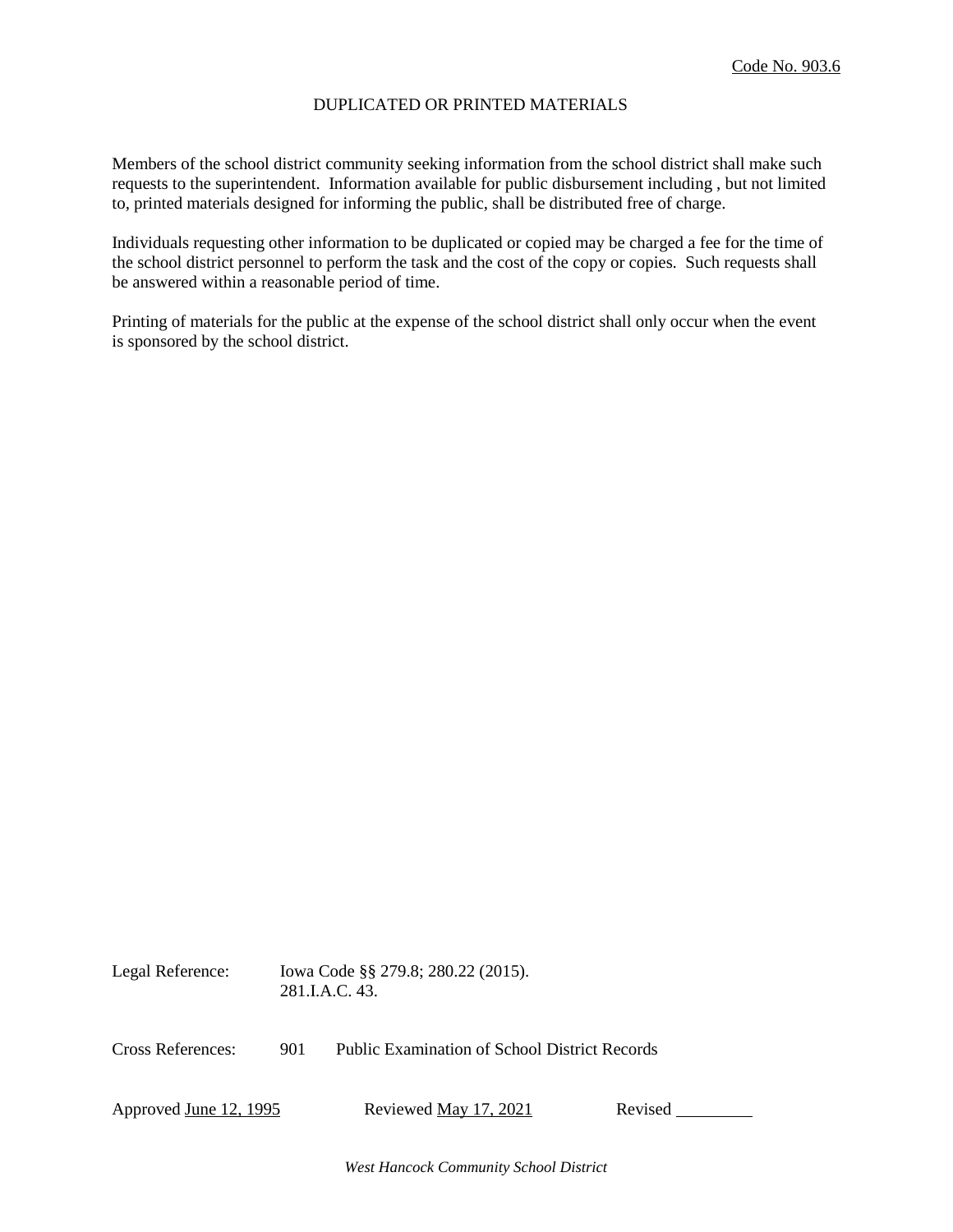### TRANSPORTING STUDENTS IN PRIVATE VEHICLES

Generally, transporting students for school purposes is done in a vehicle owned by the school district and driven by a school bus driver. Students may be transported in private vehicles for school purposes. It is within the discretion of the superintendent to determine when this is appropriate.

Individuals transporting students for school purposes in private vehicles must have the permission of the superintendent and meet all applicable requirements set by the district. Prior to transporting students in private vehicles, the district may require the following: Private vehicles will be used only when:

- $\bullet$  The vehicle used to transport the student(s) is in good condition and meets all applicable safety requirements:
- The driver transporting the student(s) possesses a valid drivers' license;
- Proof of insurance has been supplied to the superintendent and the insurance satisfies the minimum coverage requirements for driving personal vehicles in the State of Iowa ; and
- When the parents of the students to be transported have given written permission to the superintendent.

The school district assumes no responsibility for those students who have not received the approval of the superintendent and who ride in private vehicles for school purposes. If transportation is not provided by the school district, or if transportation provided by the school district is declined by the student or parent/guardian, then the responsibility and corresponding liability for transportation for school purposes shall rest solely with the student and parent/guardian.

This policy statement applies to transportation of students for school purposes in addition to transporting students to and from their designated attendance center. It is the responsibility of the superintendent to develop administrative regulations regarding this policy.

Legal Reference: Iowa Code §§ 279.8; 285; 321. 281 I.A.C. 43.

- Cross Reference: 401.6 Transporting of Students by Employees
	- 401.7 Employee Travel Compensation
	- 711 Transportation

```
Approved <u>June 12, 1995</u> Reviewed <u>May 17, 2021</u> Revised <u>May 17, 2021</u>
```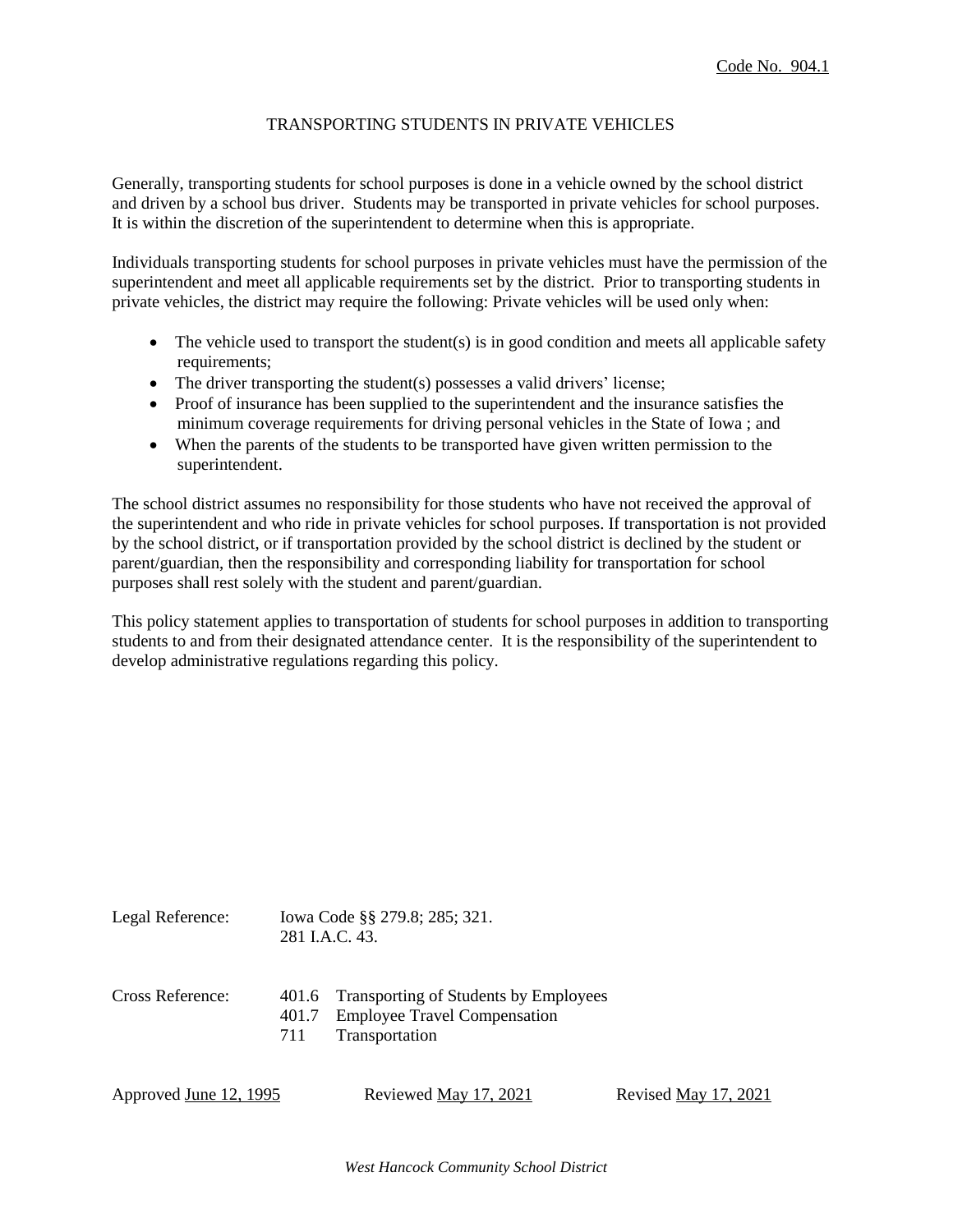### ADVERTISING AND PROMOTION

The use of students, the school district name, or its buildings and sites for advertising and promoting products and/or services of entities and organizations operating for a profit is disallowed. Nonprofit entities and organizations may be allowed to use students, the school district name, or its buildings and sites if the purpose is educationally related and prior approval has been obtained from the board.

Legal Reference: Iowa Code § 279.8 (2015). Cross Reference: 504.5 Student Fund Raising 904 Community Activities Involving Students

Approved <u>June 12, 1995</u> Reviewed <u>May 17, 2021</u> Revised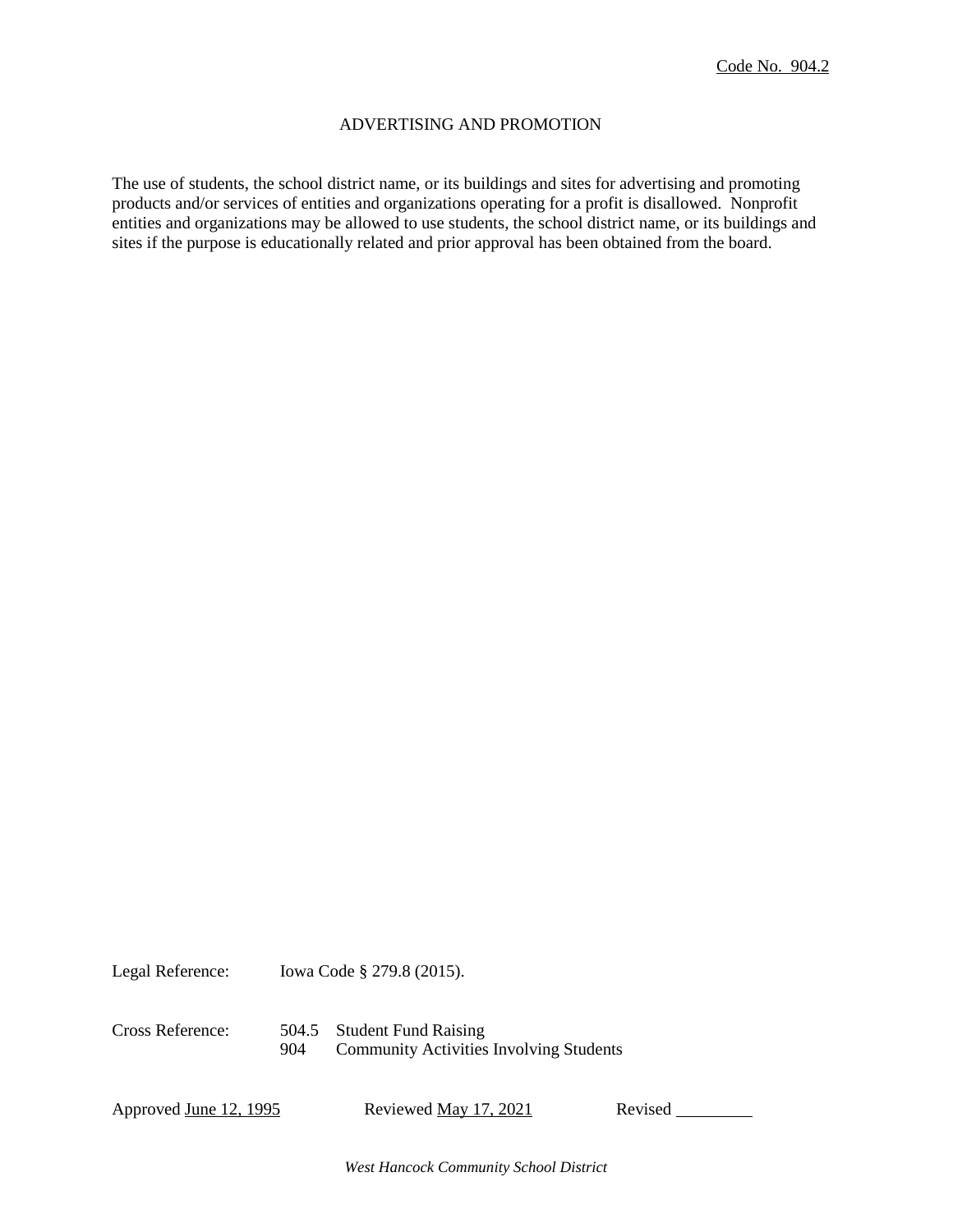## COMMUNITY USE OF SCHOOL DISTRICT FACILITIES & EQUIPMENT

School district facilities and equipment will be made available to local nonprofit entities which promote cultural, educational, civic, community, or recreational activities. "Entity(ies)" will include organizations, groups and individuals and their agents. Any district employee using district-owned property or facilities for a use outside their duties as an employee is doing so as a community member, and not as a district employee. Prior to using district resources for activities outside the scope of their job duties, employees must meet the requirements to be considered a qualifying entity. Such use will be permitted only when the use does not interfere with or disrupt the education program or a school-related activity, the use is consistent with state law, and will end no later than midnight. It is within the discretion of the board to allow for-profit entities to use school district facilities and equipment. The board reserves the right to deny use of the facilities and equipment to an entity. It is within the discretion of the superintendent to allow use of school district facilities and equipment on Sundays.

Entities that wish to use school district facilities or equipment must apply at the superintendent's office. It is the responsibility of the board secretary or superintendent to determine whether the school district facility or equipment requested is available and whether the application for use meets board policy and administrative regulations. It is the responsibility of the superintendent and board secretary to provide application forms, obtain proof of insurance, and draw up the contract for use of school district facilities and equipment.

Use of school district facilities and equipment by entities will be supervised by a school district employee unless special prior arrangements are made with the superintendent. The school district employee will not accept a fee from the entity using school district facilities and equipment. If appropriate, the school district employee may be paid by the school district.

Entities that use school district buildings, or equipment, or sites must leave the building or site in the same condition it was in prior to its use. Inappropriate use of school district facilities and equipment may result in additional fees charged to, or the inability of, the entity to use school district facilities or equipment in the future.

Approved June 12, 1995 Reviewed May 17, 2021 Revised May 17, 2021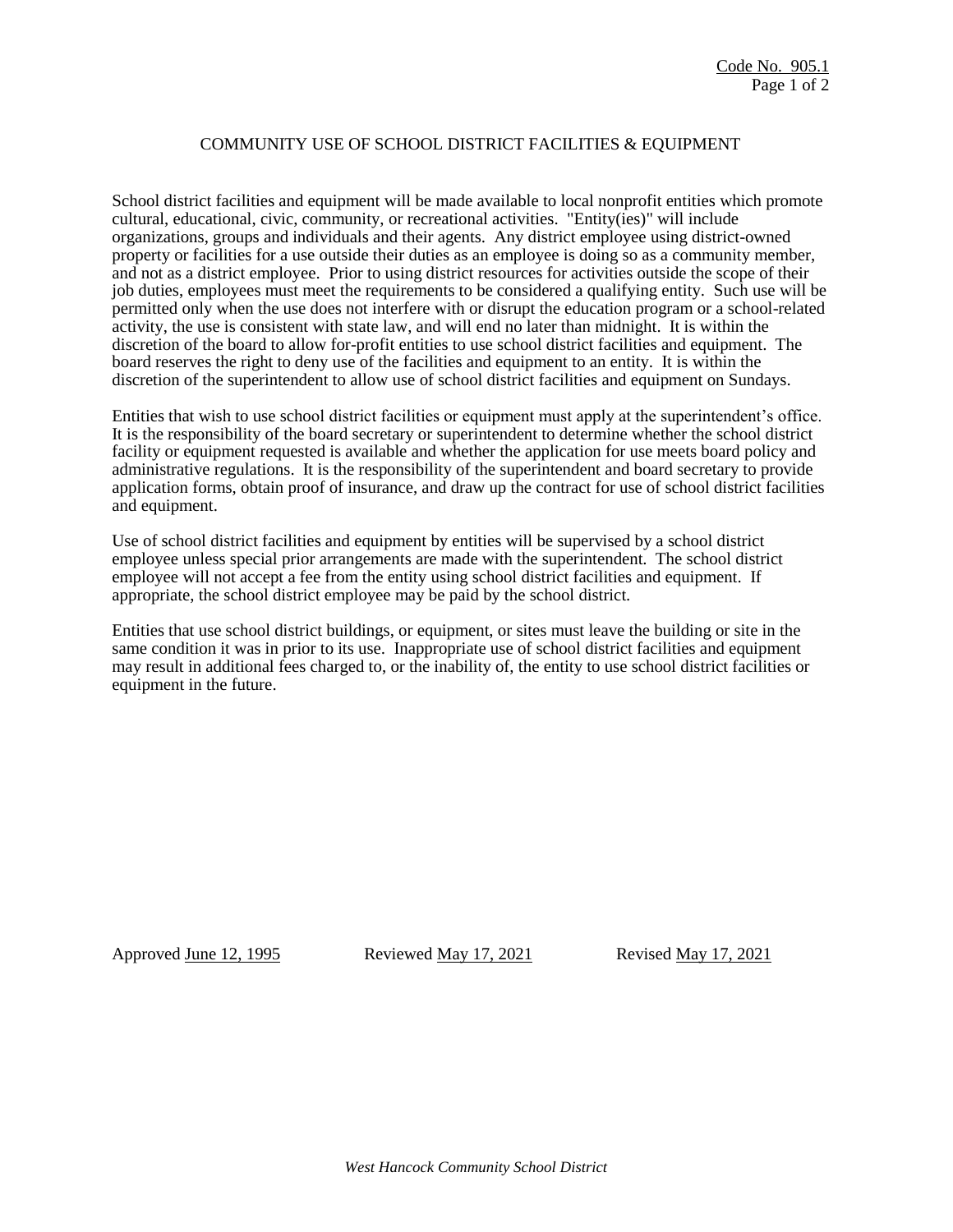## COMMUNITY USE OF SCHOOL DISTRICT FACILITIES & EQUIPMENT

The board may allow entities, such as the Boy and Girl Scouts and 4-H, to use the school district facilities and equipment without charge. While such entities may use the facilities and equipment without charge, they may be required to pay a custodial fee.

It is the responsibility of the superintendent to develop a fee schedule for the board's approval and to develop administrative regulations regarding this policy.

Legal Reference: Iowa Code §§ 8D; 276; 278.1(4); 279.8; 297.9-.11 1982 Op. Att'y Gen. 561. 1940 Op. Att'y Gen. 232. 1936 Op. Att'y Gen. 196.

Cross Reference: 704 Revenue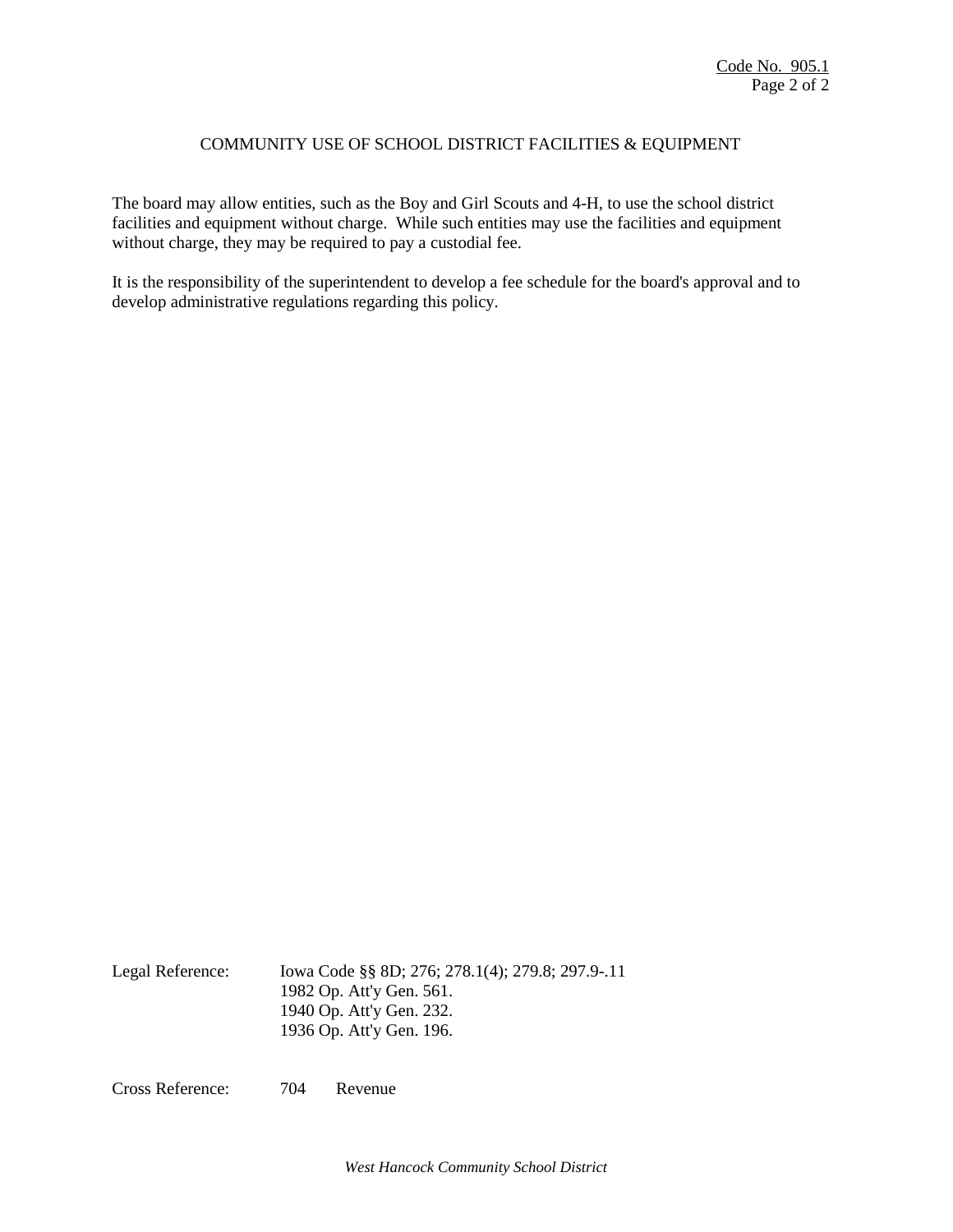## COMMUNITY USE OF SCHOOL DISTRICT FACILITIES & EQUIPMENT APPLICATION FORM

The undersigned entity makes application for the use of the school district facility or equipment as designated below. The entity will provide police protection at its own expense, if necessary, to maintain order and to properly protect the building, site, or equipment. Police protection is required when admission is charged.

Please refer to Policy 905.1 to determine the proper use of school facilities and equipment. The entity is responsible for complying with the law, board policy and the administrative regulations.

The entity must provide an Indemnity and Liability Insurance Agreement, Policy 905.1E2, prior to the use of school district buildings, sites, or equipment

| Building/Site/Equipment                                                                                                         | Date                               |
|---------------------------------------------------------------------------------------------------------------------------------|------------------------------------|
| Purpose<br><u> 1980 - Johann Barn, mars ann an t-Amhain Aonaich an t-Aonaich an t-Aonaich ann an t-Aonaich ann an t-Aonaich</u> | Hours                              |
| Auditorium<br>Seating requirements on stage                                                                                     | Gymnasium<br>Seating<br>Scoreboard |
| Tables required on stage                                                                                                        | Public address system              |
| Stage curtain and attendant                                                                                                     | Matron                             |
| Spotlights                                                                                                                      |                                    |
| Microphones                                                                                                                     | Classroom                          |
| Podium Stand                                                                                                                    |                                    |
| Stand in audience<br>Table                                                                                                      | Computer lab                       |
| Other equipment                                                                                                                 | Other                              |
|                                                                                                                                 |                                    |
| Total Fee \$                                                                                                                    |                                    |
| Name of entity making application:                                                                                              |                                    |
| Name of person making application:                                                                                              |                                    |
| Address:                                                                                                                        | Phone #:                           |
| (Signature of Applicant)                                                                                                        | (Date)                             |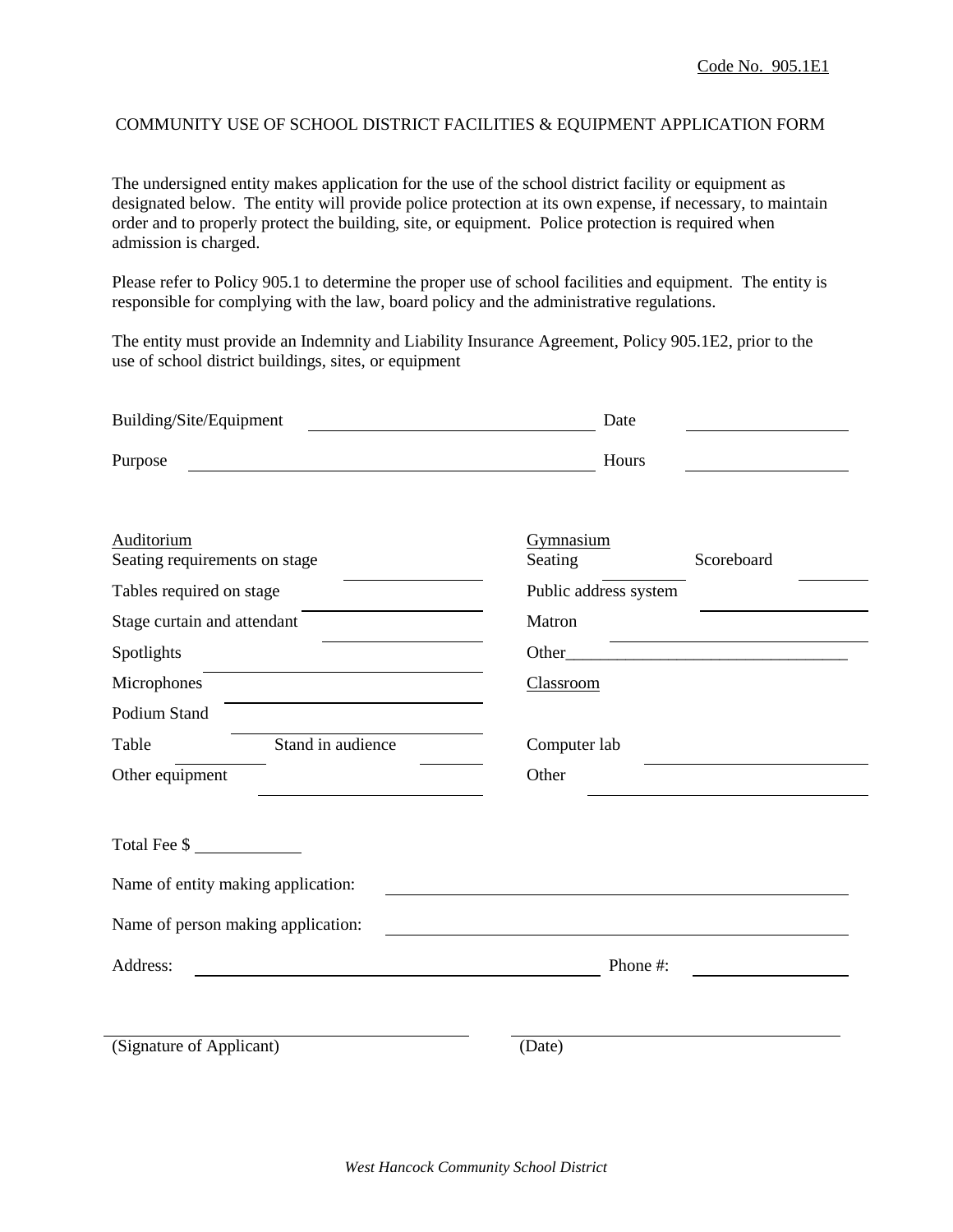## COMMUNITY USE OF SCHOOL DISTRICT FACILITIES & EQUIPMENT INDEMNITY AND LIABILITY INSURANCE AGREEMENT

The undersigned, hereafter referred to as "entity," states that it will hold the West Hancock School District, hereafter referred to as "school district," harmless from any and all damages and claims that may arise by reason of any negligence on the part of the entity in the use of any facilities or equipment owned by the school district. In case any action is brought therefore against the school district or any of its officers, employees or agents, the entity will assume full responsibility for the legal defense thereof, and upon its failure to do so on proper notice, the school district reserves the right to defend such action and to charge all costs, including attorneys' fees, to the entity.

The entity agrees to furnish and maintain during the usage of the facilities or equipment owned by the school district such bodily injury and property damage liability insurance as will protect the entity and the school district from claims or damages for personal injury, including accidental death, and from claims for property damages which may arise from the entity's use of the school district's facilities or equipment whether such operations be by the entity or by anyone directly or indirectly employed by the entity.

The entity will furnish the school district with a certificate of insurance acceptable to the school district's insurance carrier before the contract is issued.

| Dated at _________________, Iowa, this ________ day of ____________, 20____. |           |                 |
|------------------------------------------------------------------------------|-----------|-----------------|
|                                                                              |           | School District |
| (Entity)                                                                     |           |                 |
|                                                                              |           |                 |
| <b>By</b>                                                                    | By        | Superintendent  |
| Title                                                                        |           |                 |
| Address                                                                      | <b>By</b> | Secretary       |
|                                                                              |           |                 |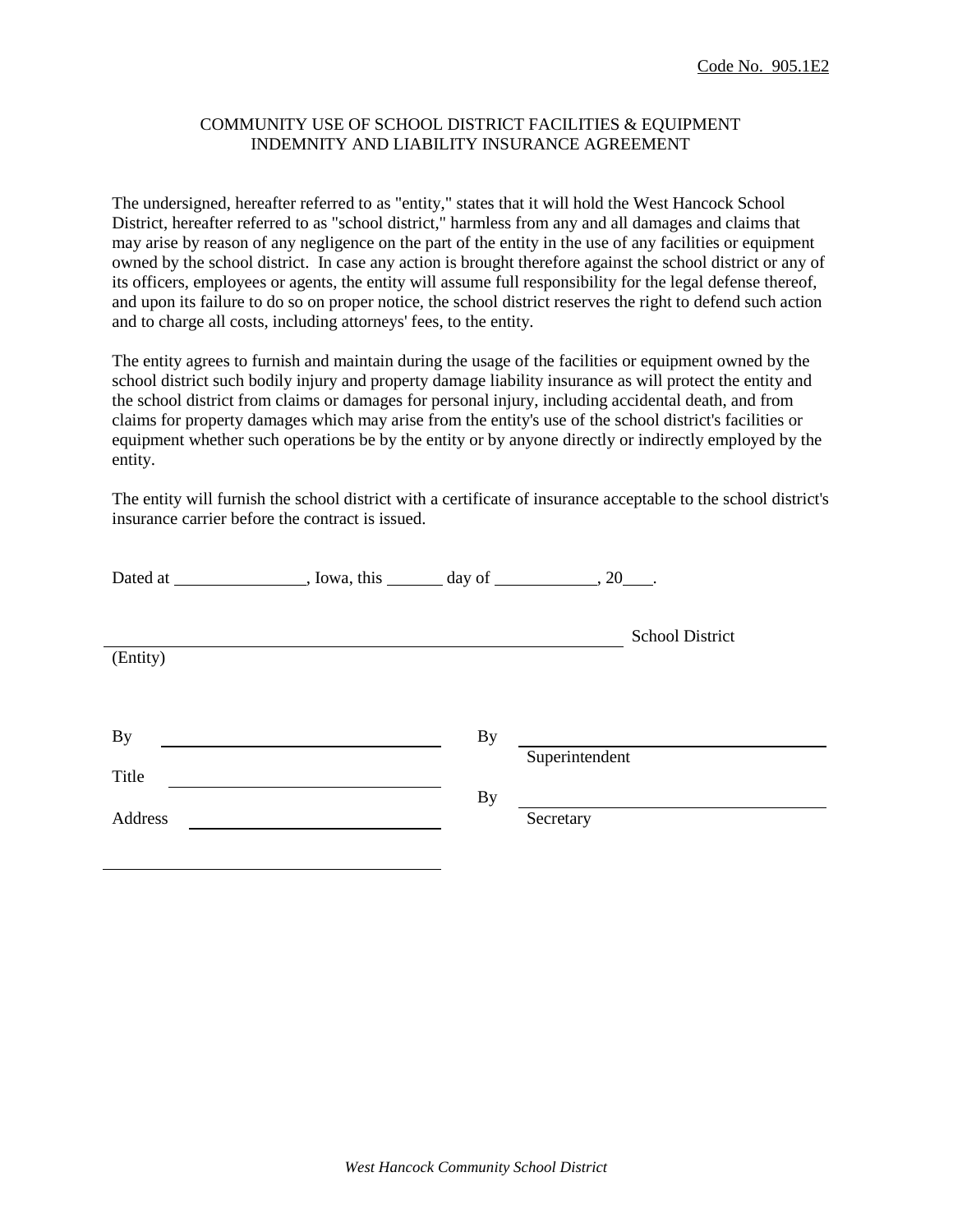## COMMUNITY USE OF SCHOOL DISTRICT FACILITIES & EQUIPMENT REGULATION

- 1. Alcoholic beverages will not be brought to or consumed in the school district facilities or grounds.
- 2. Smoking is prohibited on school grounds.
- 3. A school district employee must be present while the school district facility or equipment is being used by an entity.
- 4. After a school district facility, site, or equipment has been used by an entity, cleaning, including restoring the facility, site or equipment to the condition it was in prior to its use, will be done by employees assisted by a committee from the entity. The fee charged to the entity for the use of the facility, site, or equipment will include these costs. However, if excessive costs are involved in cleaning or otherwise restoring the facility, site, or equipment to the condition it was in prior to its use, the board reserves the right to charge the entity for these excessive costs.
- 5. After school district equipment has been used by an entity, the equipment must be returned to the school district in the condition it was in prior to its use. The fee charged to the entity for the use of the equipment will include these costs. However, if excessive costs are involved in restoring the equipment to the condition it was in prior to its use, the board reserves the right to charge the entity for these excessive costs.
- 6. Entities are required to stay within the area of the school district facility or site and use only the school district equipment authorized by the school district for use by the entity. Other school district facilities, sites, or areas in the school district building or equipment are off limits to the entity.
- 7. A cancellation after the facility or equipment is made ready for the entity will be charged at the full rate. Cancellations made prior to that time will be charged a minimum cancellation fee or the costs incurred to the school district in anticipation of the entity's use, whichever is greater.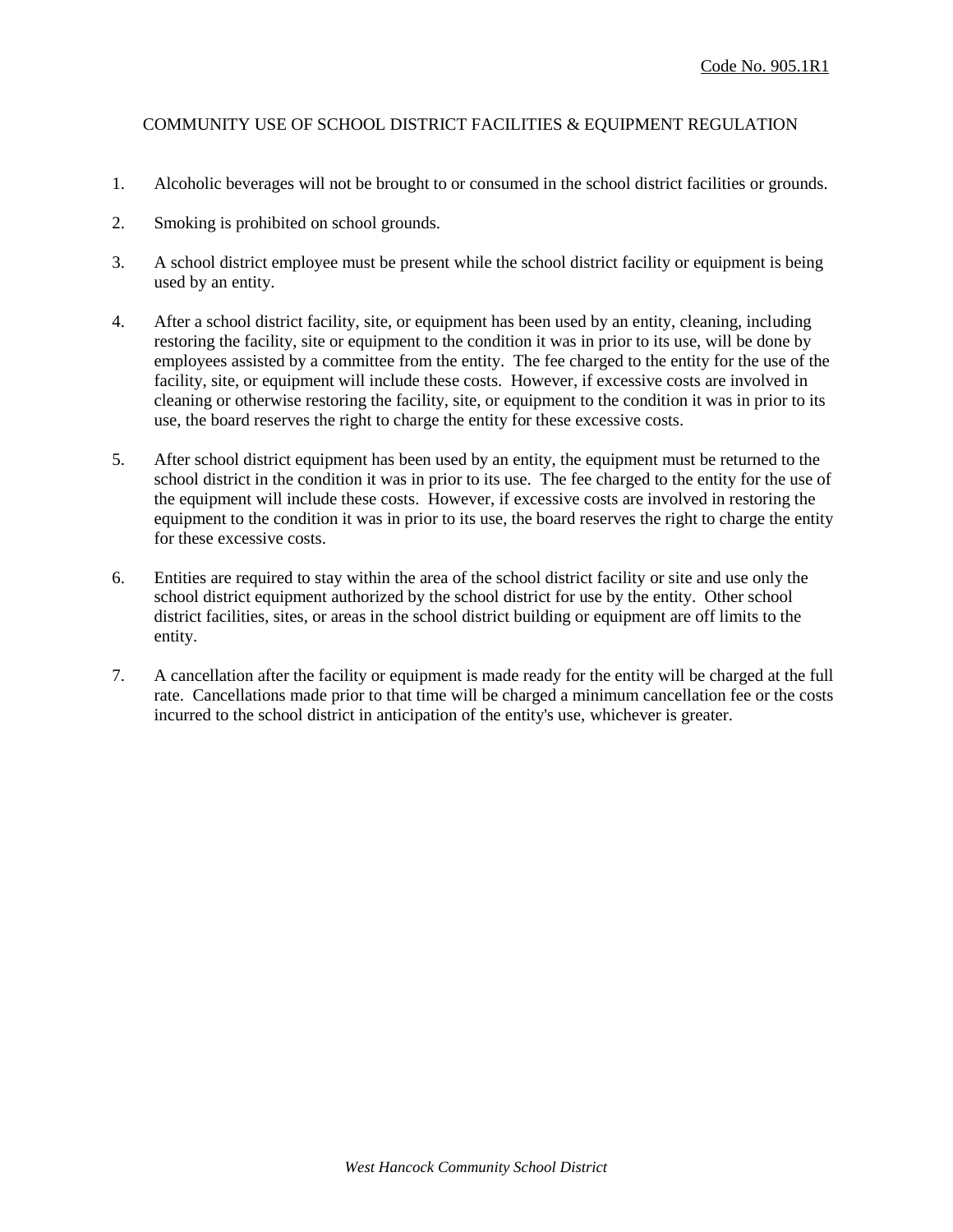## RENTAL OF BUILDINGS

### Rental Rates

| <b>RATE</b> | AUDITORIUM/GYM      | <b>KITCHEN/</b>  | <b>CLASSROOMS</b> | <b>CUSTODIANS</b> |
|-------------|---------------------|------------------|-------------------|-------------------|
|             | OR                  | <b>LUNCHROOM</b> |                   |                   |
|             | <b>MULTIPURPOSE</b> |                  |                   |                   |
|             |                     |                  |                   |                   |
|             | \$75.00             | \$10.00          | \$5.00            | Overtime          |
|             | No fee              | No fee           | No fee            | Overtime          |

- Rate A: When used by a non-resident commercial individual or organization, or a local individual or organization acting in connection with a non-resident commercial individual or organization for the purpose of giving some show or entertainment when a collection or admission charge is made.
- Rate B: When used by a resident individual, group or organization. If custodians, cooks, or other classified staff members are required to be present during the activity, the individual, group, or organization may be required to pay a fee for their services. Nothing shall preclude a classified staff member from donating his/her time for the group, in which event no fee of any kind will be charged.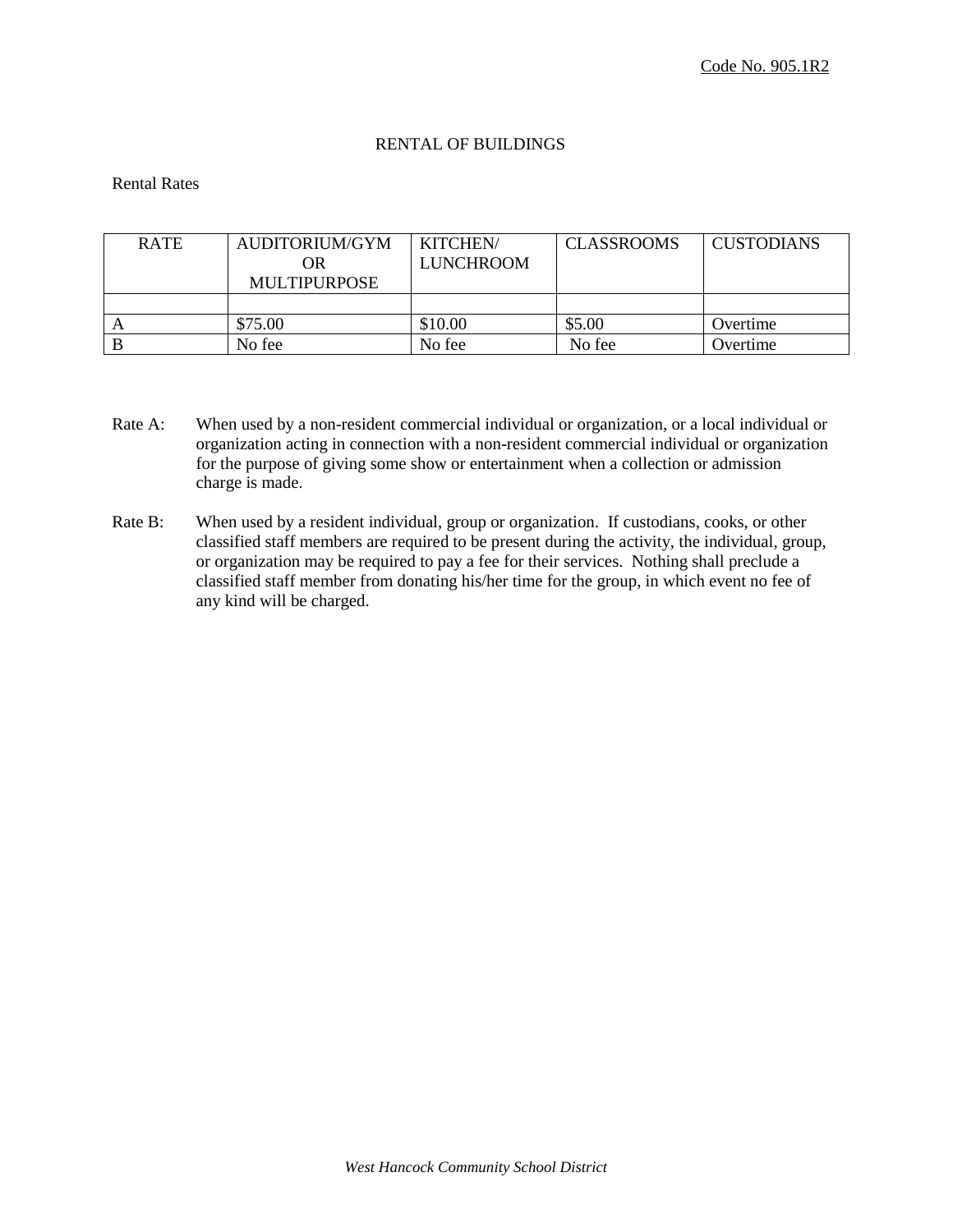#### TOBACCO/NICOTINE-FREE ENVIRONMENT

Tobacco and nicotine use is prohibited on school district facilities and grounds, including school vehicles. This requirement extends to students, employees and visitors. This policy applies at all times, including school-sponsored and nonschool-sponsored events. Persons failing to abide by this request are required to extinguish their smoking material, dispose of the tobacco, nicotine or other product or leave the school district premises immediately. It is the responsibility of the administration to enforce this policy.

| Cross Reference:<br>903.4 |  | Iowa Code §§ 142B; 279.8, .9; 297 |                                                                      |
|---------------------------|--|-----------------------------------|----------------------------------------------------------------------|
|                           |  | Public Conduct on School Premises | 905.1 Community Use of School District Buildings & Sites & Equipment |
| Approved June 12, 1995    |  | Reviewed May 17, 2021             | Revised May 17, 2021                                                 |

Legal Reference: 20 U.S.C. 6083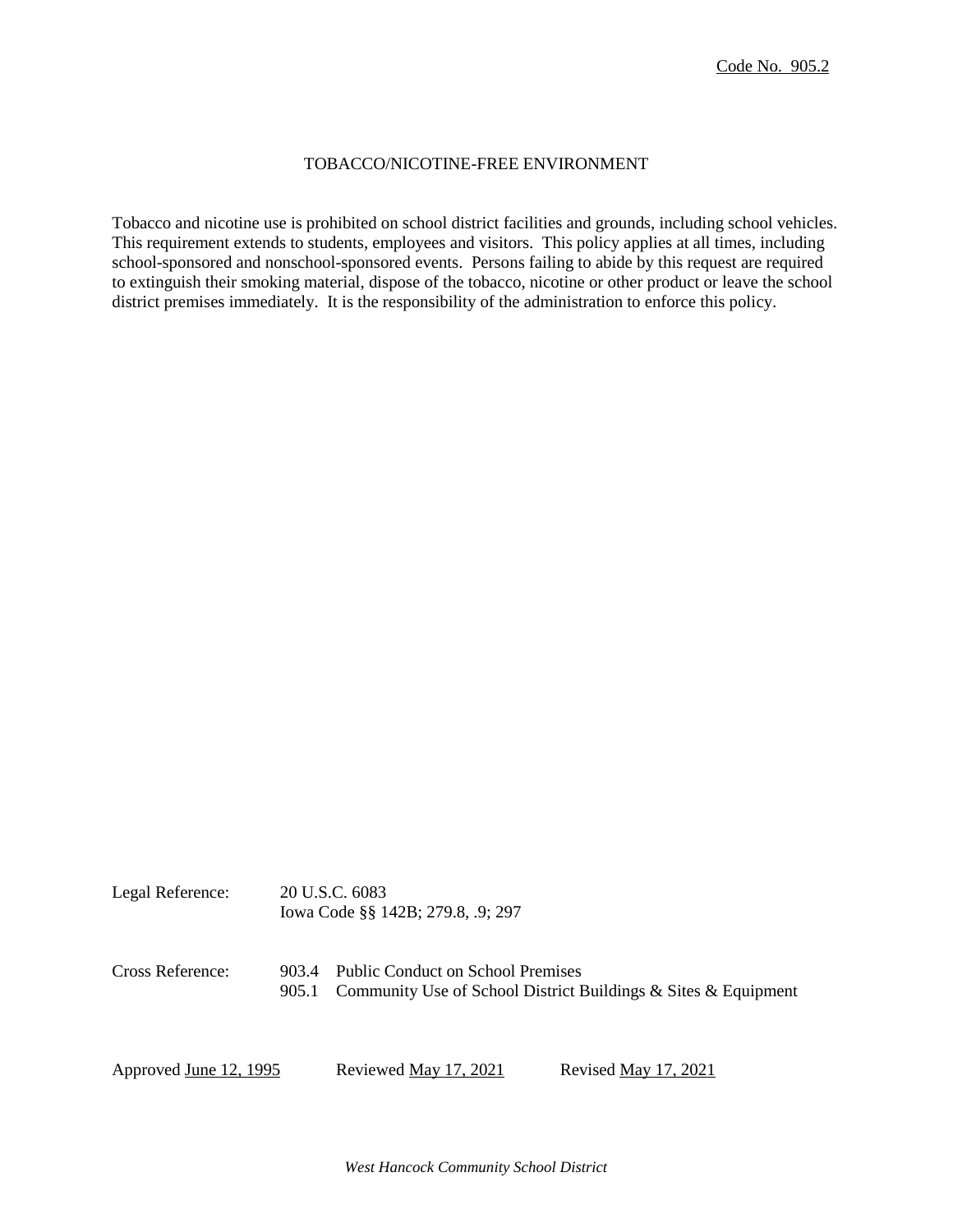#### SUNDAY USE OF SCHOOL DISTRICT FACILITIES & EQUIPMENT

Generally, the school district facilities will not be used for student activities on Sundays. It shall be within the discretion of the superintendent to allow student activities on Sundays such as, but not limited to, an open gym. An open gym would mean that there would be no organized practice and no guarantee of supervision by the head coach of any given team. Open gym must be published by school email, social media, announcements, posters and other means that would reach all families and students grades 7-12. If grades Pk-6 want to attend then they must be accompanied by an adult. Open gym, by rule, cannot be mandatory, nor be sport specific. An exception to this general rule would be organized practices called for the Sunday before a scheduled Monday tournament or playoff event. However, such Sunday practices also cannot be mandatory and allowances must be made for students with religious or family conflicts.

Legal Reference: Iowa Code §§ 279.9- 11; 297 (2015).

Cross Reference: 905.1 Community Use of School District Buildings & Sites & Equipment

Approved June 12, 1995 Reviewed May 17, 2021 Revised December 18, 2017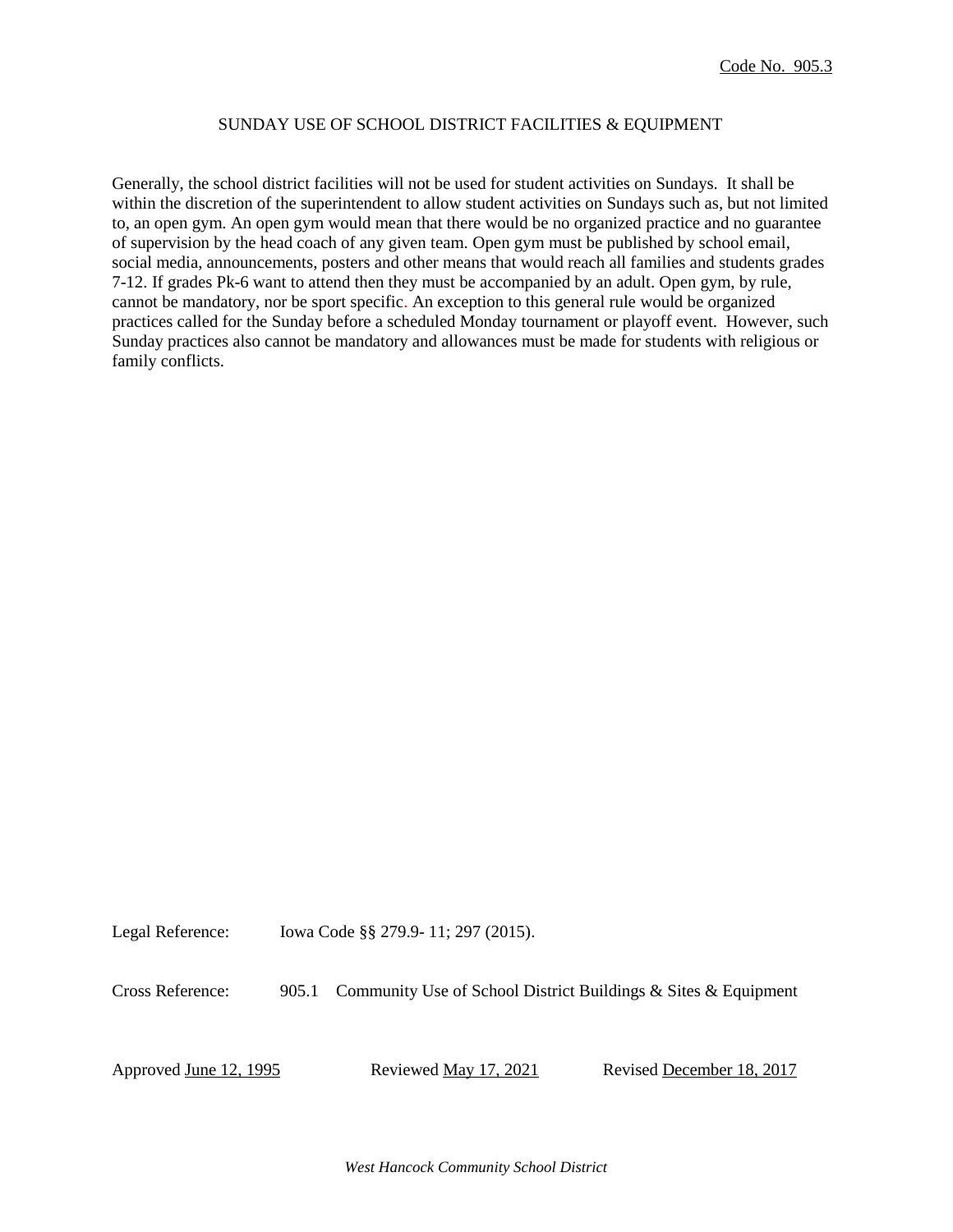### WEAPONS IN THE SCHOOL DISTRICT

The board believes weapons, other dangerous objects and look-a-likes in school district facilities and at school district-approved events cause material and substantial disruption to the school environment or present a threat to the health and safety of students, employees and visitors on the school district premises or property within the jurisdiction of the school district.

All weapons, dangerous objects and look-a-likes are prohibited to be carried, possessed, transported or otherwise stored on school district property and to school district-approved events. Exceptions to this policy include weapons carried by the following individuals in performance of their official duties: •law enforcement;

•military personnel;

•corrections officers;

•individuals approved in writing by the Superintendent, and;

•students and individuals approved in writing by the Superintendent who are actively engaging in a school district approved firearms safety course, hunter education course or shooting sports activity.

Individuals found to be in violation of this district policy will be required to immediately remove the weapon, dangerous object or look-a-likes from the school district property or event. Students found to be in violation of this policy or any other board policies related to weapons will be subject to disciplinary proceedings.

Legal Reference: 18 U.S.C. § 921 Iowa Code §§ 279.8; 280.21B; 483A.27(11), 724 281 I.A.C. 12.3(6) Cross Reference: 502 Student Rights and Responsibilities 503 Student Discipline 507 Student Health and Well-Being

Approved August 16, 2021 Reviewed Revised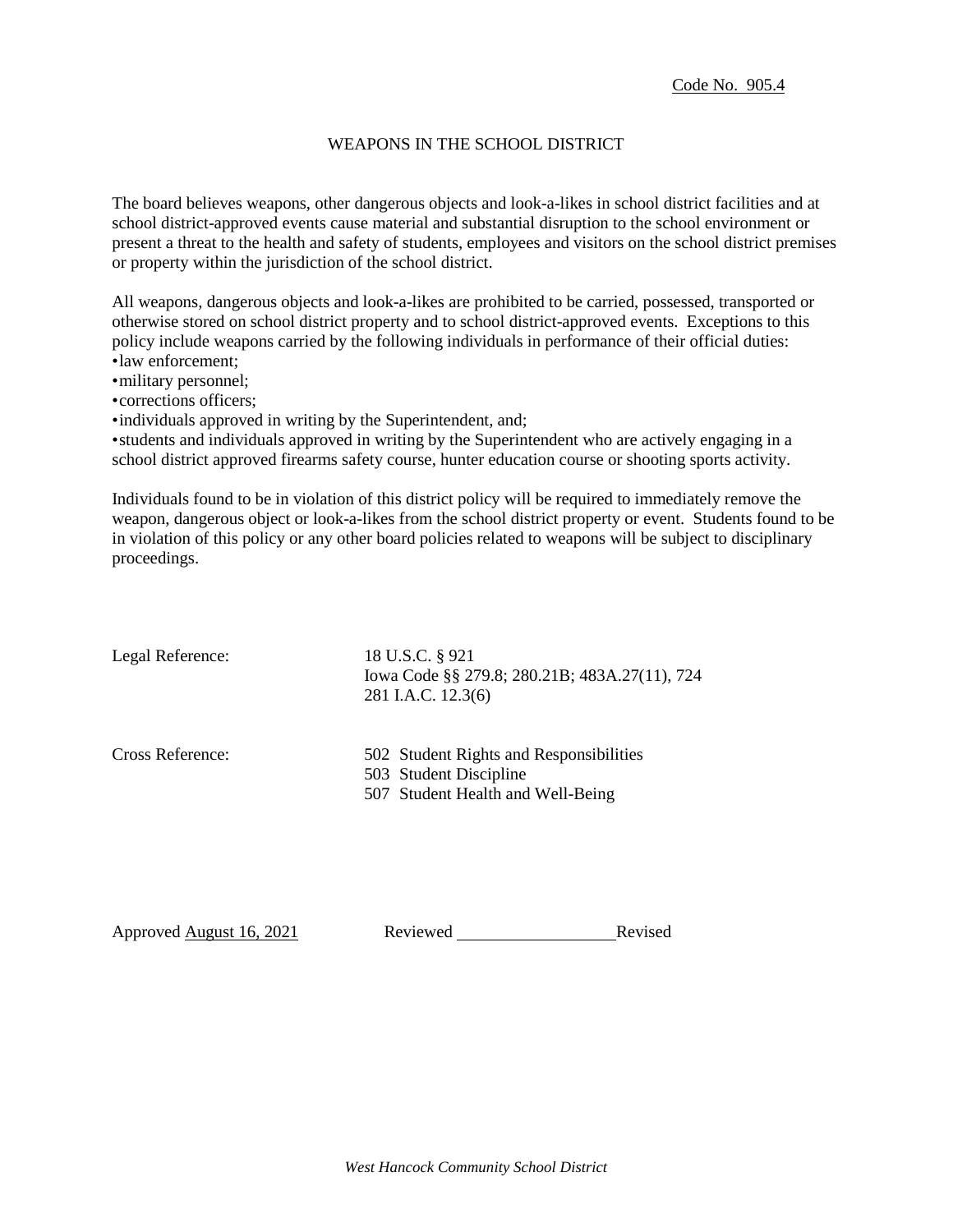### UNMANNED AIRCRAFTS – DRONES

The following policy applies to the extent not preempted by federal or state regulatory jurisdiction regarding unmanned aircrafts. For purposes of this policy, the term "unmanned aircraft" means an aircraft that is operated without the possibility of direct human intervention from within or on the aircraft.

The West Hancock believes in maintaining the safety, security, and privacy of students, employees, and visitors. In keeping with this belief, the use or possession of unmanned aircrafts is prohibited on district property or in the space above the property that reasonably can be considered part of the district property.

The superintendent may make an exception to this policy in specific cases where the circumstances warrant such exception. In such situations and prior to approval, unmanned aircraft operators shall:

- Supply proof of insurance meeting liability limits established by the district;
- Present appropriate registration and authorization issued by the Federal Aviation Administration (FAA);
- Sign an agreement holding the district harmless from any claims of harm to individuals or damage to property; and
- Meet additional requirements as determined appropriate by the district.

If the unmanned aircrafts are operated as part of the district curriculum, prior to adoption into the curriculum, district employees shall work with district administration to ensure the appropriate insurance, registration, and authorizations are in place.

Unmanned aircrafts shall be operated in accordance with Iowa High School Athletic Association and Iowa Girls High School Athletic Union policy.

Failure to abide by this policy may result in local, state, and federal penalties if applicable.

| Legal Reference: | FAA Modernization and Reform Act of 2012, P.L. 112-95, Title III, Subtitle |
|------------------|----------------------------------------------------------------------------|
|                  | B. Model Aircraft Operating Standards, FFA AC No. 91-57A (Sept. 2, 2015).  |
|                  | OFFICE OF CHIEF COUNSEL, FED. AVIATION ADMIN., State and Local             |
|                  | Regulation of Unmanned Aircraft Systems (UAS) Fact Sheet (Dec. 17, 2015).  |
|                  | Iowa Code $\S$ 279.8.                                                      |
|                  | <b>IHSAA Drone Policy</b>                                                  |

Cross Reference: 602.1 Curriculum Development

Approved \_\_\_\_\_\_\_\_\_\_\_\_\_\_\_\_\_\_\_\_\_\_\_ Reviewed May 17, 2021 Revised \_\_\_\_\_\_\_\_\_\_\_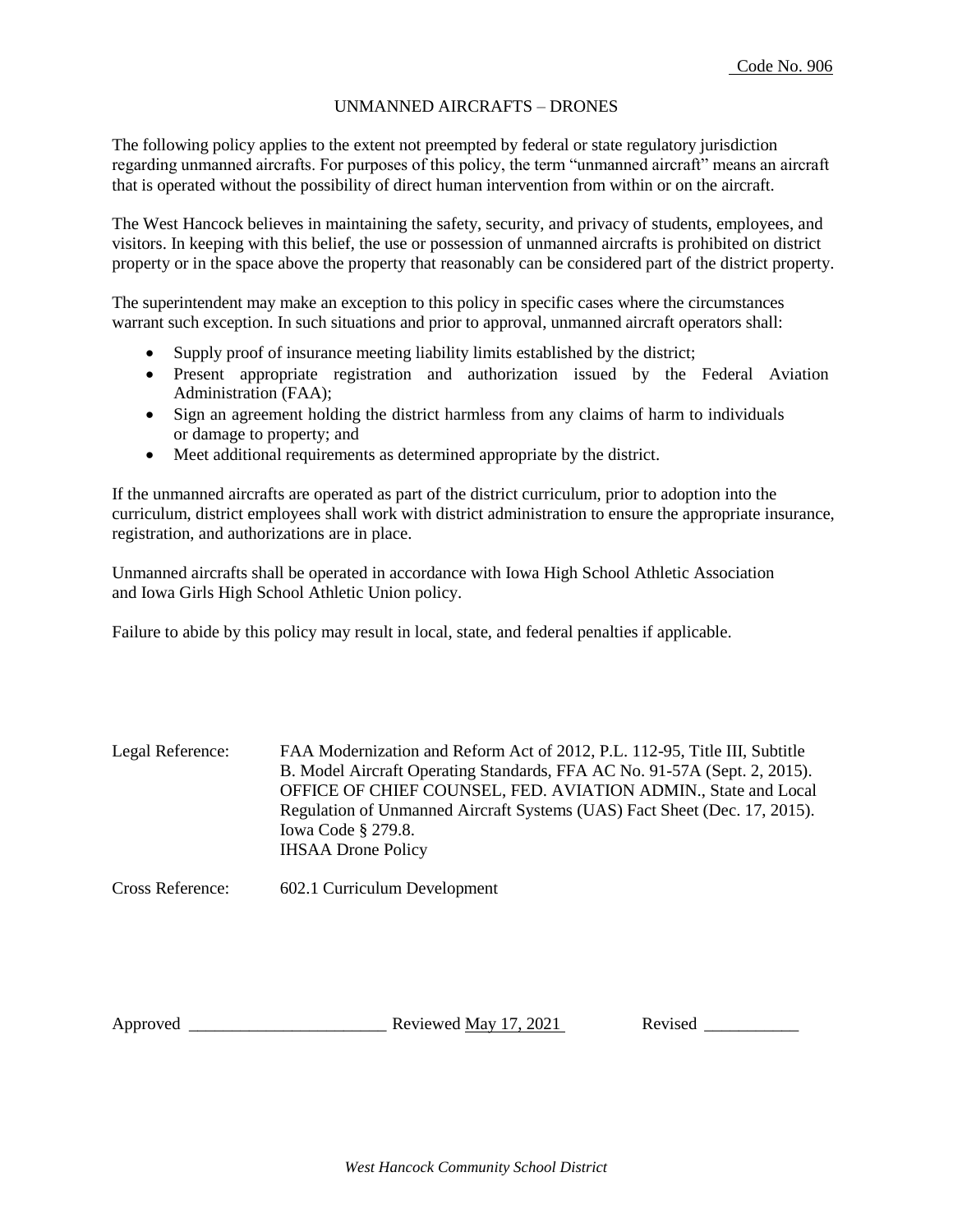#### DISTRICT OPERATION DURING PUBLIC EMERGENCIES

The district believes that student learning is the heart of its core mission. While traditional in-person teaching continues to provide the greatest learning opportunity to all students, there may be rare and unusual circumstances that prevent the school community from convening in traditional in-person settings. At times of a public emergency declared by federal, state or local officials, the district will seek guidance and recommendations from federal, state and local agencies to assist in determining the safety of convening traditional in-person learning.

If, due to the public emergency, the school board determines that holding traditional in-person learning at district facilities would hinder the health and safety of the school community the district will instead utilize remote or hybrid learning opportunities permitted by law.

Following guidance and recommendations from federal, state, and local agencies when reasonably possible, the administration will create regulations related to district operations during a public emergency, including, but not limited to, student, employee and visitor safety and security; the use and safeguarding of district property; public meetings and events, and when applicable, measures to prevent or slow the spread of infectious disease.

These measures will be enforced for the period of time of the public emergency, or until the school board and superintendent, in consultation with federal, state and local agencies determine it is appropriate for the safety measures to end.

| Legal Reference:                     | Senate File 2310<br>Iowa Code ch. 279.8 |                                      |
|--------------------------------------|-----------------------------------------|--------------------------------------|
| Cross Reference:<br><b>Employees</b> | 403.3                                   | Communicable Diseases -              |
|                                      | 506                                     | <b>Student Records</b>               |
|                                      | 507                                     | <b>Student Health and Well-Being</b> |
| August 17, 2020<br>Approved          | Reviewed May 17, 2021                   | Revised                              |